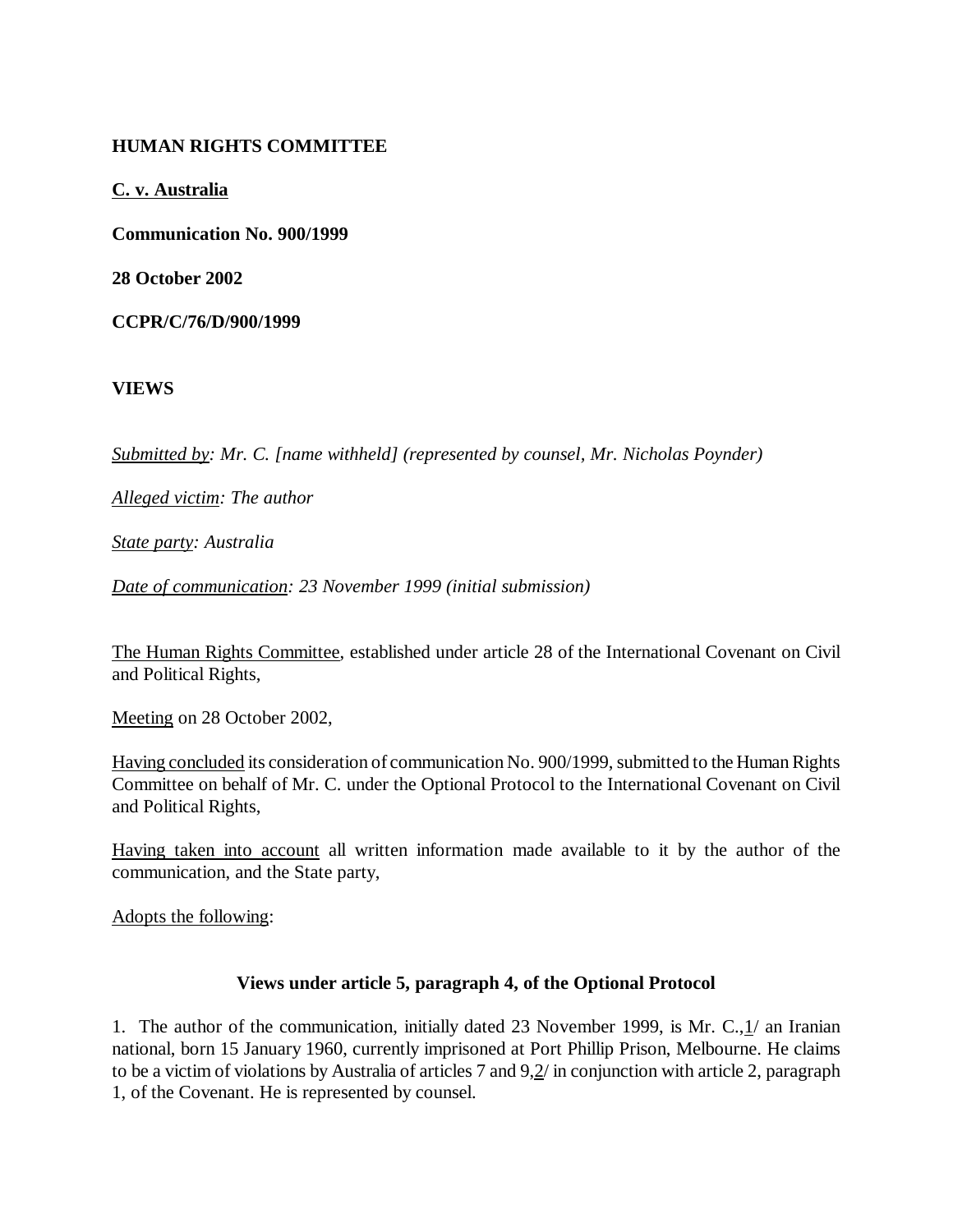1.2 Following submission of the communication to the Human Rights Committee on 23 November 1999, a request for interim measures, pursuant to Rule 86 of the Committee's Rules of Procedure, was transmitted on 2 December 1999 requesting the State party to stay the author's deportation whilst his case was before the Committee.

# **The facts as presented**

2.1 The author, who has close family ties in Australia 3/ but none in Iran, was lawfully in Australia from 2 February 1990 to 8 August 1990 and left thereafter. On 22 July 1992, the author returned to Australia with a Visitor's Visa but no return air ticket, and was detained, as a "non-citizen" without an entry permit, in immigration detention under (then) s.89 *Migration* Act 1958 pending removal ("the first detention").

## **(a) First application for refugee status and subsequent proceedings**

2.2 On 23 July 1992, he made an application for refugee status, on the basis of a well-founded fear of religious persecution in Iran as an Assyrian Christian. On 8 September 1992, a delegate for the Minister of Immigration and Multicultural Affairs refused the application. On 26 May 1993, the Refugee Status Review Committee upheld the refusal, and the author appealed against this refusal to the Federal Court.4/

# **(b) Application to the Minister for interim release and subsequent proceedings**

2.3 Meanwhile, in June 1993, the author applied to the Minister for Immigration for interim release from detention pending the decision of the Federal Court on his refugee application. On 23 August 1993, the Minister's delegate rejected the application, observing that there was no power under s.89 *Migration* Act to release a person unless the person was removed from Australia or granted an entry permit. On 10 November 1993, the Federal Court rejected the author's application for judicial review of the Minister's decision, confirming that no residual/discretionary power existed in s.89 *Migration* Act, either expressly or by implication, enabling release of a person detained thereunder. On 15 June 1994, the Full Court of the Federal Court dismissed the author's further appeal. It rejected *inter alia* an argument that article 9, paragraph 1, of the Covenant favoured an interpretation of s.89 which authorized only a minimum period of detention, and implied, where necessary, a power of release from custody pending the determination of an application for refugee status.

# **(c) Release on mental health grounds and second application for refugee status**

2.4 On 18 August 1993, the author was psychologically assessed.5/ The assessment followed "some concern for his emotional and physical health following a lengthy incarceration". The author, who had attempted to commit suicide by electrocution, repeated his intent to commit suicide and exhibited "extreme scores on all the depression scales". He had been prescribed tranquilizers in August 1992 and from March to June 1993. The psychologist, observing "coarse tremor", considered his paranoia "not unexpected". She saw "many indications of the toll that twelve months of imprisonment has had upon him", finding him "actively suicidal" and "a serious danger to himself". He could not accept the visits of his family, having developed "a sense of persecution at the center and believ[ing] that they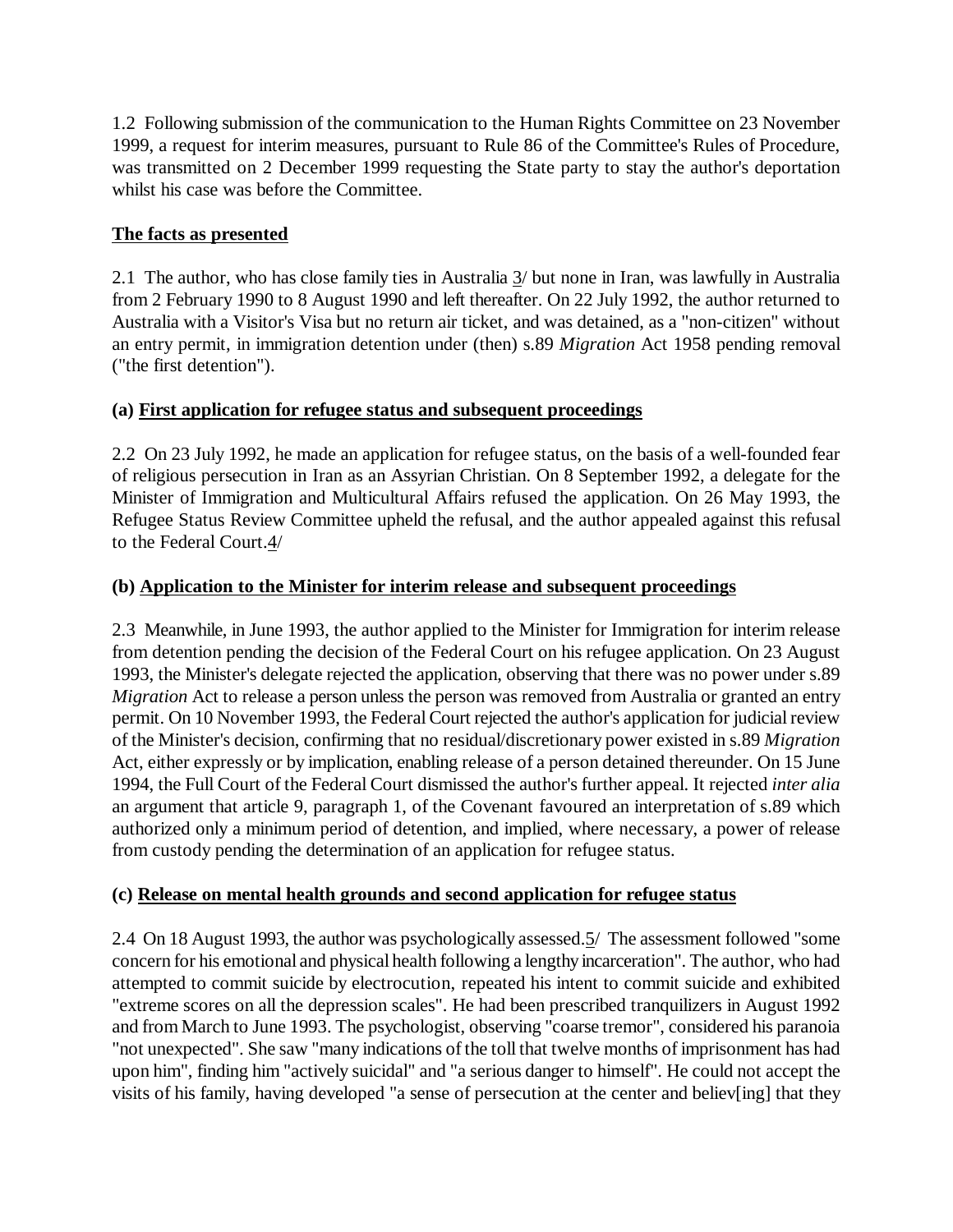speak loudly to hurt him". She considered "if he were free he would be able to regain a sense of sanity".

2.5 On 15 February 1994, the author's deteriorating psychiatric condition was again assessed.6/ The expert recommended "further psychiatric assessment and treatment on an urgent basis", which would unlikely be of benefit in continued detention. The author "need[ed] some respite from these conditions [of detention] urgently", and an assessment of appropriate external arrangements "should be explored as a matter of urgency" to avoid "a risk of self harm or behavioural disturbance if urgent steps are not taken". On 18 June 1994, at the request of detention center staff, the same expert reassessed the author.7/ He found significant deterioration, with an increased sense of being watched and persecuted and "clear-cut delusional beliefs". As previously, there was significant depression, with the expert considering that the author had deteriorated to "a frank delusional disorder with depressive symptoms in addition". He clearly required anti-psychotic medication and possibly anti-depressants subsequently. As his condition was "substantially due to the prolonged stress of remaining in detention", the expert recommended release and external treatment. He warned however that "there is no guarantee that his symptomatology will resolve rapidly even if he were released and he would require expert psychiatric care in the wake of release to monitor this recovery process".

2.6 On 10 August 1994, pursuant to s.11 *Migration* Act, the author was released from detention into his family's custody on the basis of special (mental) health needs. At this point, the author was behaving delusionally and was undergoing psychiatric treatment. On 29 August 1994, the author again applied for refugee status, which was granted on 8 February 1995 in view of the author's experiences in Iran as an Assyrian Christian, along with the deteriorating situation of that religious minority in Iran. Weight was also attached to "marked deterioration in his psychiatric status over the protracted period of his detention and diagnosis of delusional disorder, paranoid psychosis and depression requiring pharmaceutical and psychotherapeutic intervention", which would heighten adverse reaction by the Iranian authorities and the extremity of the author's reaction. On 16 March 1995, he was granted the corresponding protection visa in recognition of his refugee status.

# **(d) The criminal incidents and subsequent criminal proceedings**

2.7 On 20 May 1995, the author, mentally deluded and armed with knives, broke into the home of a friend and relative by marriage, Ms. A, and hid in a cupboard. On 17 August 1995, he pleaded guilty to charges of being unlawfully on premises and intentionally damaging property, and received a noncustodial community-based order and psychiatric treatment. On 1 November 1995, the author returned to Ms. A's home, damaging property and threatening to kill her, and was arrested. On 18 January 1996, the author made further threats to kill Ms. A by telephone, and was again arrested and detained in custody. As a result of the latter two incidents, on 10 May 1996, the author was convicted in the Victoria County Court of aggravated burglary and threats to kill, and was sentenced cumulatively to a term of 3½ years imprisonment (with 18 months before parole). The author did not appeal the sentence.

### **(e) Deportation order and subsequent substantive review proceedings**

2.8 On 16 December 1996, the author was interviewed by a delegate of the Minister with a view to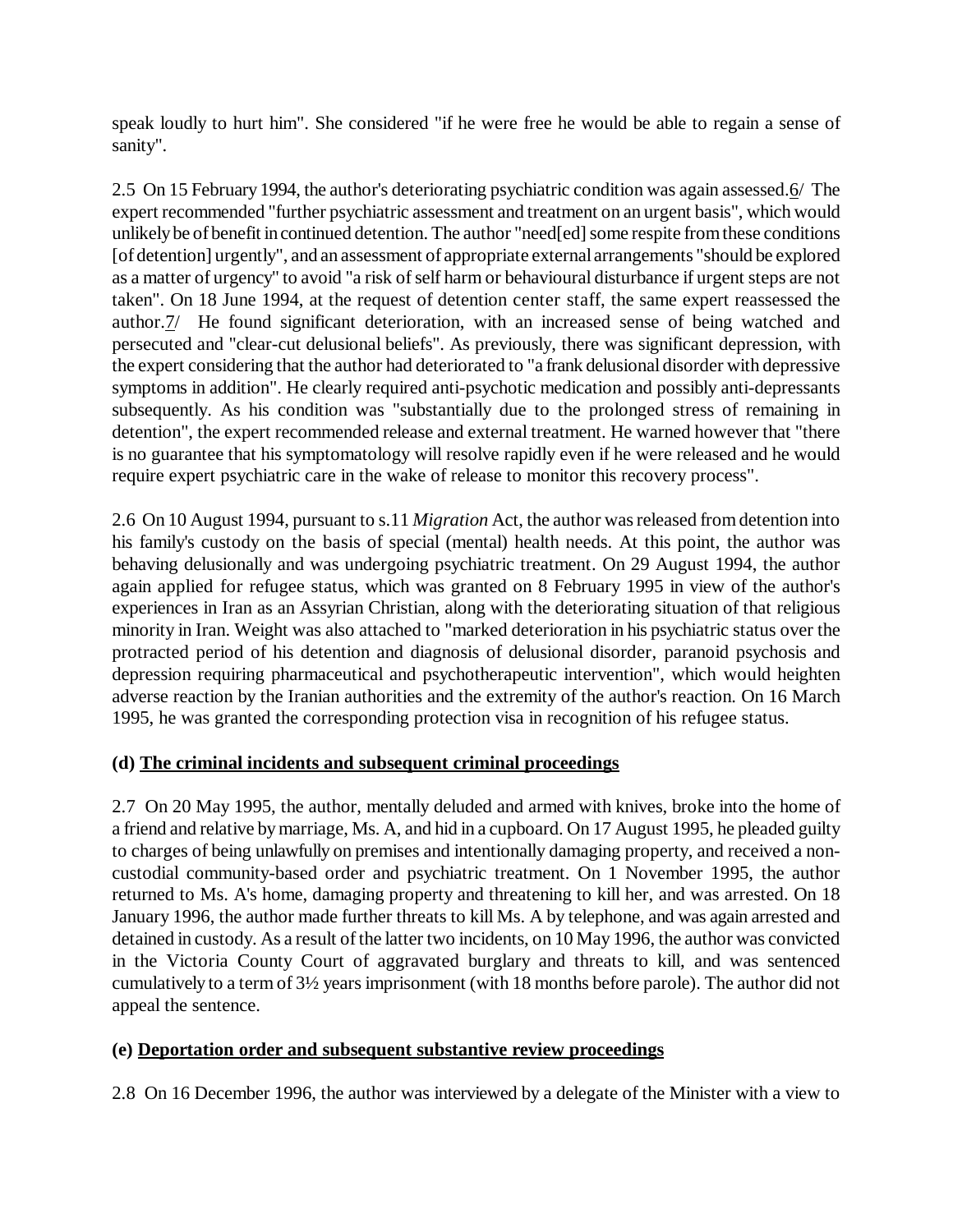possible deportation as a non-citizen, being in Australia less than 10 years, who had committed a crime and been sentenced to at least a year in prison. On 21 October 1996, the author underwent a psychiatric assessment at the request of the Minister's delegate.8/ The assessment, noting that no previous illness was apparent and that his morbid-origin persecutory beliefs developed in detention, found "little doubt that there was a direct causal relationship between the offence for which he is currently incarcerated and the persecutory beliefs that he held on account of his [paranoid schizophrenic] illness". It found, as a result of treatment, a decreasing risk of future acts based on his illness, but an ongoing need for careful psychiatric supervision. On 24 January 1997, the author underwent a further psychiatric assessment coming to similar conclusions.9/ On 8 April 1997, the Minister ordered the author deported on this basis.

2.9 On 24 April 1997, the author appealed the deportation order to the Administrative Appeals Tribunal (AAT). On 28 July 1997 10/ and 1 August 1997,11/ the author underwent further psychiatric assessments. On 26 September 1997, the AAT dismissed the author's appeal, while appearing to accept that the author's mental ill health was caused by his protracted immigration detention.12/ On 11 November 1997, the psychiatrist treating the author during his criminal sentence interceded *proprio motu* before the Minister on the author's behalf.13/ On 29 July 1998, the author succeeded on appeal to the Federal Court of Australia, on the basis that his mental disturbance and personal circumstances had not sufficiently been taken into account in assessing whether the author's offence of threatening to kill was a "particularly serious crime", which, under article 33 of the Convention on the Status of Refugees 1951 ("the Convention"), could justify refoulement. The case was accordingly remitted to the AAT. In March 1998, treatment of the author with a particular drug (Clorazil) was commenced, which contributed to dramatic improvements in the author's condition.

2.10 On 26 October 1998, the AAT, differently constituted, again affirmed the deportation decision after rehearing. The AAT found that, while he could suffer a recurrence of his delusional behaviour in Iran which given his ethnicity and religion could lead to a loss of freedom, this would not be "on account of" his race or religion. Accordingly, he fell outside the provisions of the Convention. It also found that, while the author remained under control when he took appropriate medication,14/ he believed he was not ill and that there was a real chance he would cease his medication. While it found a "lack of certainty" that the author would be able to obtain Clorazil in Iran, it made no findings on the standard of Iranian health care facilities. However, it considered that the author was at grave risk of not seeking out appropriate treatment generally, and in particular Clorazil, without which his psychotic delusions would return. It considered that there was no evidence of back-up treatment in Iran should the author fail to take his medication, and that the likelihood of a recurrence of illness was greater in Iran than Australia. It made no finding on the cause of the author's mental illness.

2.11 On 23 November 1998, the author again appealed the AAT's decision to the Federal Court. On 4 December 1998, the author was granted parole from his criminal conviction under strict conditions,15/ but remained in immigration detention pending the appeal against the AAT's decision. On 15 January 1999, the Federal Court, by expedited hearing, again allowed the author's appeal against the AAT's decision. It found that the AAT had improperly construed the protection of article 33 of the Convention,16/ and moreover that it had again failed to properly consider the mitigating circumstances constituted by the author's state of mind at the time of commission of the offences. The Court remitted the case to the AAT for urgent hearing, and accordingly denied the author's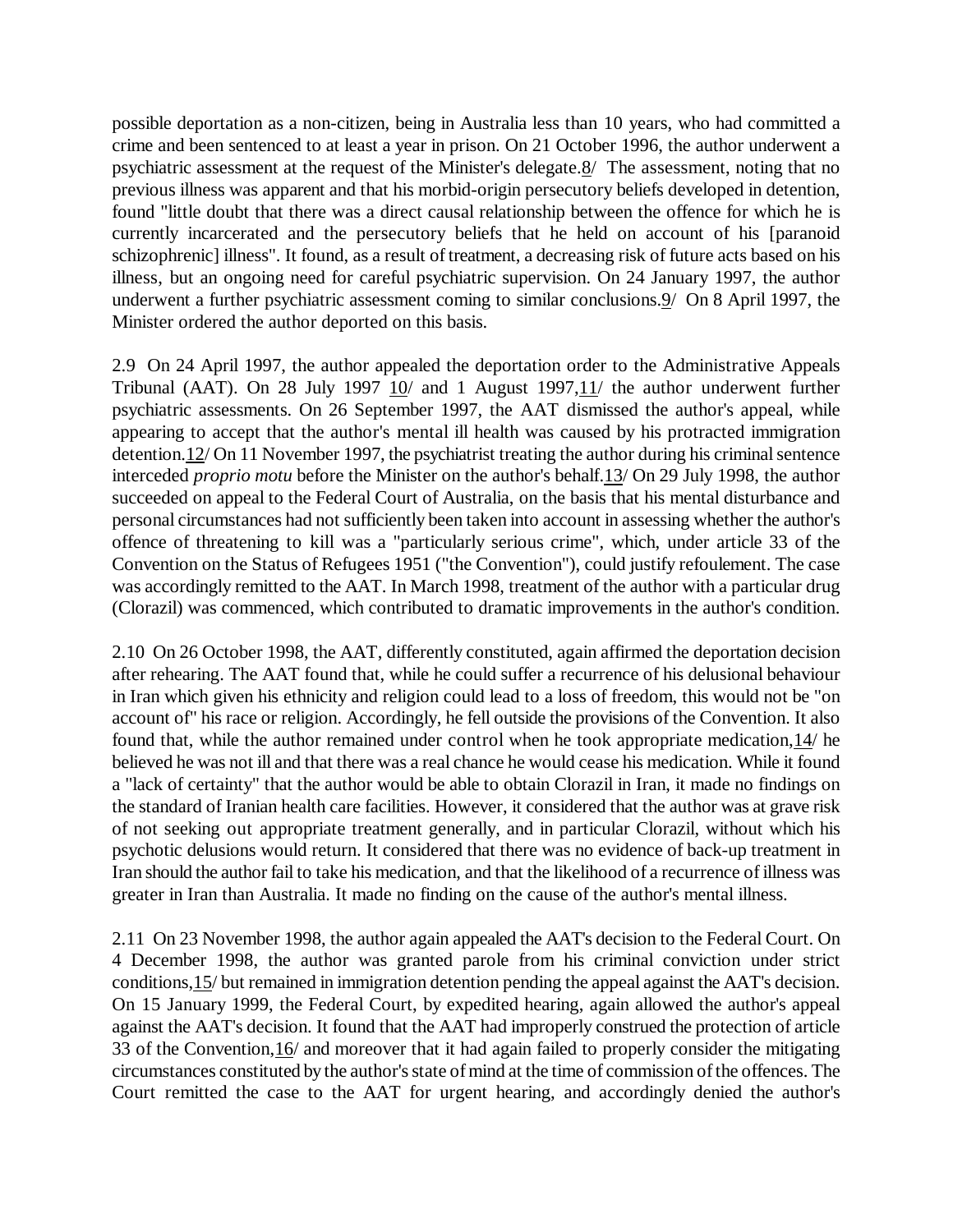accompanying motion for interim release. On 5 February 1999, the Minister appealed the Federal Court's decision to the Full Court of the Federal Court ("the Full Court"). On 20 July 1999, the Full Court allowed the Minister's appeal against the judgement of 15 February 1999, holding that the AAT's findings in "an extremely difficult case", while "debatable", had been open to it on the evidence and had properly balanced the competing factors.17/ The Court noted that "while [his] illness can be controlled by medication available in Australia [Clorazil], the medication is probably not available in Iran". Accordingly, the effect of the decision was that the deportation order stood. On 5 August 1999, the author applied to the High Court for special leave to appeal against the Full Court decision. On 11 February 2000, the application for special leave was dismissed.

### **(f) The applications to the Minister and subsequent proceedings**

2.12 On 19 January 1999, following the Federal Court's second decision in the author's favour against the AAT, and later in February and March, the author applied to the Minister for revocation of the deportation order and for release from immigration detention, supplying a substantial body of medical opinion in support.

2.13 On 11 and 18 March 1999, the Minister decided that he would not order the author's release and that he would remain in detention. On 29 March 1999, the author applied to the Federal Court for judicial review of the Minister's decision. On 8 April 1999, the author sought interim relief pending the decision of the Federal Court on the main 29 March application. On 20 April 1999, the Federal Court dismissed the application by the author for review of the Minister's decision not to release him. The Court considered that, while there was a serious question as to whether the Minister had taken into account an irrelevant consideration when making his decision, the balance of convenience favoured refusal of the order given the imminence of appeal to the Full Court on the AAT's decision. On 19 May 1999, the Minister supplied his reasons for declining the author's release. He assessed, relying in part upon the AAT decisions which had been vacated on appeal, the possibility of the author's re-offending as significantly high and concluded that the author constituted a continuing danger to the community and to his victim. On 15 October 1999, the Minister responded to requests of 6 and 22 September 1999, and 15 October 1999, for revocation of the deportation order and/or interim release pending final determination of his case. He refused the request for interim release, and stated that he was continuing to assess the request for revocation of the deportation order. In December 2000, the Minister declined, following further requests for intervention, to release the author.18/

# **The complaint**

3.1 The author contends that he has suffered a violation of his rights under article 7 in dual fashion. Firstly, he was detained in such a way and for such a prolonged period (from his arrival on 22 July 1992 until 10 August 1994) as to cause him mental illness, from which he did not earlier suffer. The medical evidence was unanimous in concluding that his severe psychiatric illness was brought about by his prolonged incarceration,19/ and this had been accepted by the AAT and the courts. The author contends that he was initially imprisoned without any evidence of a risk of abscondment or other danger to the community. He could have been released into the community with commonly utilized bail conditions such as a bond or surety, or residential and/or reporting requirements. The author also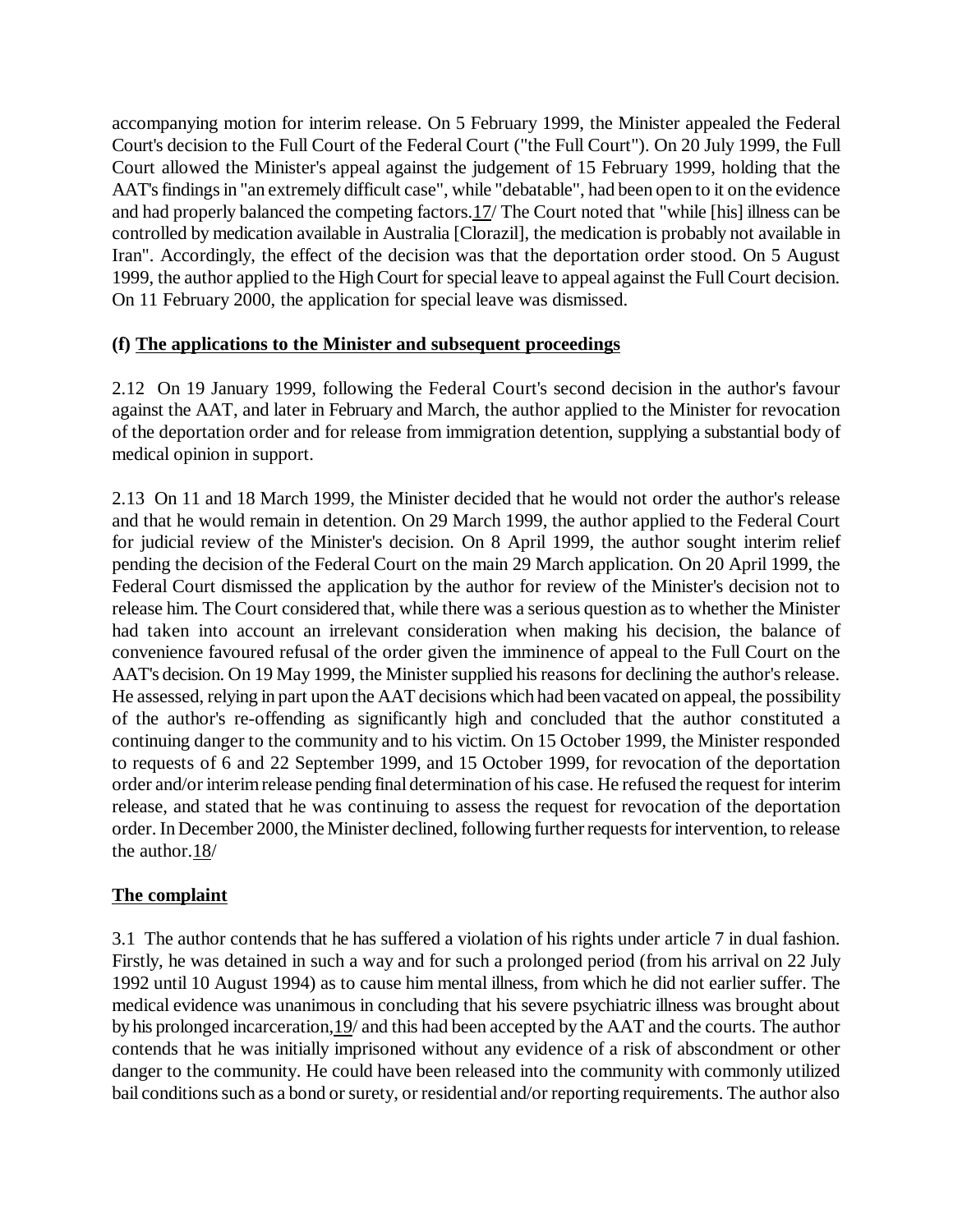alleges that his current detention is in breach of article 7.20/

3.2 Secondly, the author argues a violation of article 7 by Australia in that his proposed deportation to Iran would expose him to a real risk of a violation of his Covenant rights, at least of article 7 and possibly also article 9, by Iran. He refers in this connection to the Committee's jurisprudence that if a State party removes a person within its jurisdiction, and the necessary and foreseeable consequence is a violation of that person's rights under the Covenant in another jurisdiction, the State party itself may be in violation of the Covenant.21/ He considers that the Minister's delegate found that the author had a well-founded fear of persecution in Iran because of his religion and because his psychological state may bring him to the notice of the authorities which could lead to the deprivation of his liberty under such conditions as to constitute persecution. Far from being overturned in subsequent proceedings, the AAT in fact affirmed this position. Moreover, the author argues that the pattern of conduct shown by Iran supports the conclusion that he will be exposed to a violation of his Covenant rights in the event of deportation.22/

3.3 The author further claims that his prolonged detention in Australia upon arrival breaches articles 9, paragraphs 1 and 4, of the Covenant, as he was detained upon arrival under the mandatory (nondiscretionary) provisions of (then) s.89 *Migration* Act. Those provisions do not provide for any review of detention, either by judicial or administrative means. The author considers his case to fall within the principles laid down by the Committee in its Views in *A v. Australia*,23/ in which the Committee held that detention, even of an illegal immigrant, which was neither reviewed periodically nor otherwise justified in the particular case violated article 9, paragraph 1, and that the absence of real judicial review including the possibility of release violated article 9, paragraph 4. The author emphasizes that, as in *A*'s case, there was no justification for his prolonged detention, and that the present legislation had the same effect of depriving him of the ability to make an effective judicial application for review of detention. For these violations of article 9, the author seeks adequate compensation for his detention under article 2, paragraph 3. The author also maintains that his current detention is in violation of article 9.24/

### **The State party's submissions on admissibility and merits**

4.1 By submissions of 1 March 2001, the State responded on both the admissibility and the merits of the author's claims.

4.2 As to the admissibility of the claims made under article 7, the State party argues that most of the claims are inadmissible. In respect of the first claim that the prolonged detention violated article 7, the State party considers that the claim is unsubstantiated, that it is beyond the scope of article 7, and that domestic remedies have not been exhausted. The author has not advanced any evidence of acts or practices by the State party rising beyond the mere condition of detention that would have rendered his detention particularly harsh or reprehensible. The only evidence submitted is that the author developed paranoid schizophrenia while in detention, whereas no evidence is submitted that his mental illness was caused by being subjected to any maltreatment of the type prohibited by article 7. Secondly, as the complaint is, in truth, an attack on the author's detention *per se* rather than on a reprehensible treatment or aspect of detention, it falls outside the scope of article 7 as previously determined by the Committee. Thirdly, the State party considers that the author has not exhausted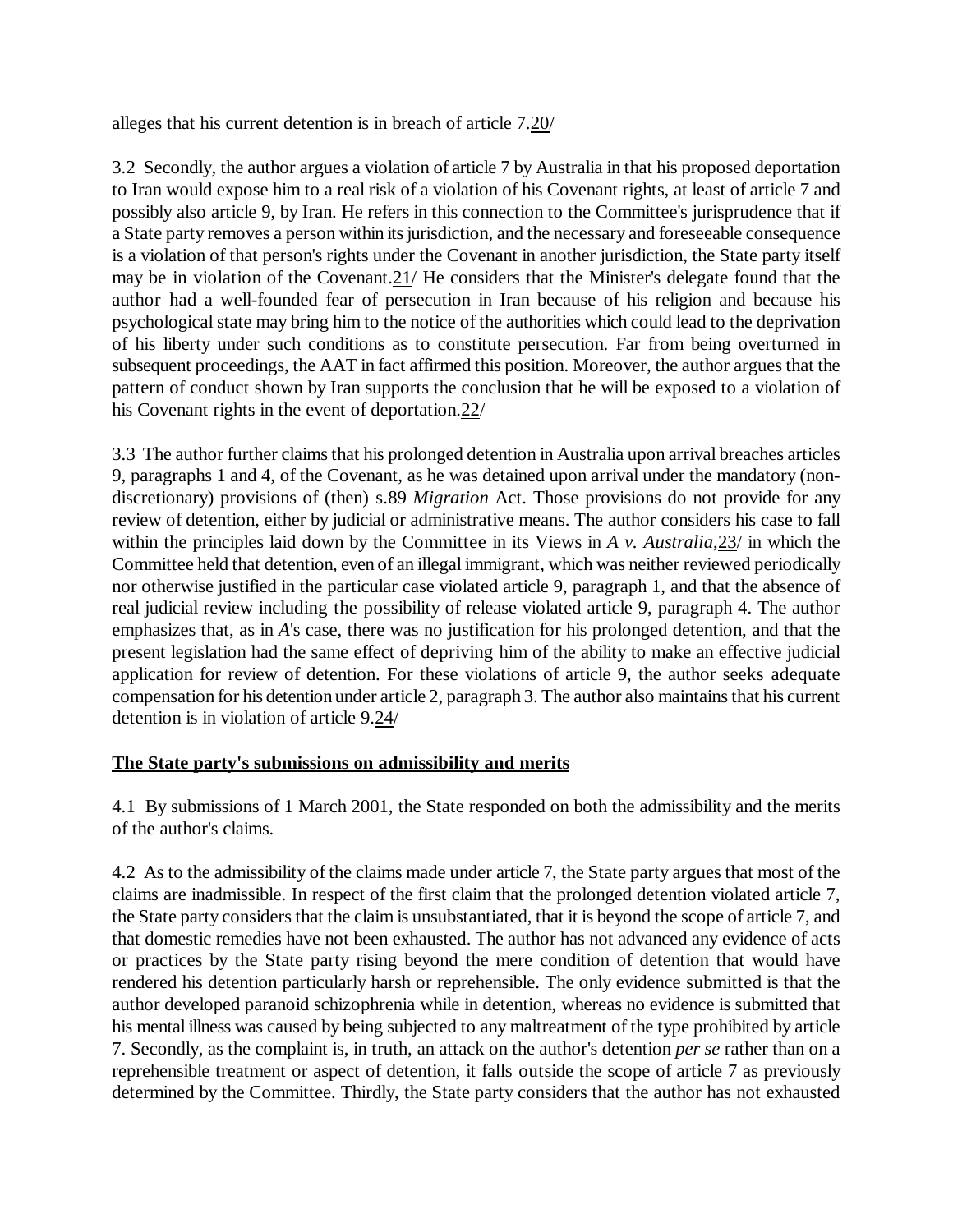domestic remedies. He could either file a complaint with the Human Rights and Equal Opportunity Commission (HREOC), which tables reports in Parliament, or to the Commonwealth Ombudsman, who could recommend remedies, including compensation.

4.3 In respect of that part of the second portion of the claim under article 7 that invokes the State party's responsibility for a subsequent violation in Iran of the author's rights under article 9, the State party argues that this falls outside the scope of article 7. The State party contends that the prohibition on refoulement under article 7 is limited to risks of torture or cruel, inhuman or degrading treatment or punishment. This prohibition does not extend to violations of article 9 as detention *per se* is not a violation of article 7.25/ Further the Committee has never stated that article 9 has a comparable non-refoulement obligation attached to it. The State party interprets *ARJ v. Australia* 26/ for the proposition that due process guarantees are not within the ambit of the prohibition on nonrefoulement, and argues that by analogy, neither would potential violations of article 9.

4.4 As to the admissibility of the claims made under article 9, the State party does not contest the admissibility of the claim made under article 9, paragraph 1, but considers the claim under article 9, paragraph 4, inadmissible for failure to exhaust domestic remedies and want of substantiation. The State party contends that the author's initial period of detention was considered and declared lawful by both a single judge, and on appeal, a Full Court, of the Federal Court. At no stage during his initial or subsequent detention did the author seek habeas corpus or invoke the High Court's original jurisdiction to seek a writ of mandamus or other remedy. The State party recalls that mere doubts about the effectiveness of remedies does not relieve the claimant from the requirement to pursue them.27/ The State party also argues that the author's claim is simply an allegation that there was no way that he could apply to be released from detention, either administratively or by a court. He has not advanced any evidence of how article 9, paragraph 4, had been violated, and, as stated above, he did in fact challenge the lawfulness of his detention on several occasions. The claim is accordingly unsubstantiated.

4.5 As to the merits of the claims, the State party considers all of them to be unfounded.

4.6 As to the first portion of the claim under article 7 (related to the author's detention), the State party notes that, while the Committee has not drawn sharp distinctions between the elements of article 7, it has nevertheless drawn broad categories. It observes that torture relates to deliberate treatment intended to cause suffering of a particularly high intensity and cruelty for a certain purpose.28/ Cruel or inhuman treatment or punishment refers to acts (primarily in detention) which must attain a minimum level of severity, but which do not constitute torture.29/ "Degrading" treatment or punishment is the 'weakest' level of violation of article 7, in which the severity of suffering is less important than the level of humiliation or debasement to the victim.30/

4.7 Accordingly, it is clear that while particularly harsh conditions of detention may constitute a violation of article 7 (whether the suffering is physical or psychological), detention, in and of itself, is not a violation of article 7. In *Vuolanne v. Finland*, the Committee expressed the view that "for punishment to be degrading, the humiliation or debasement must exceed a particular level and must, in any event, entail other elements beyond the mere fact of deprivation of liberty".31/ Similarly, the Committee has consistently expressed the view that, even prolonged periods of detention on "death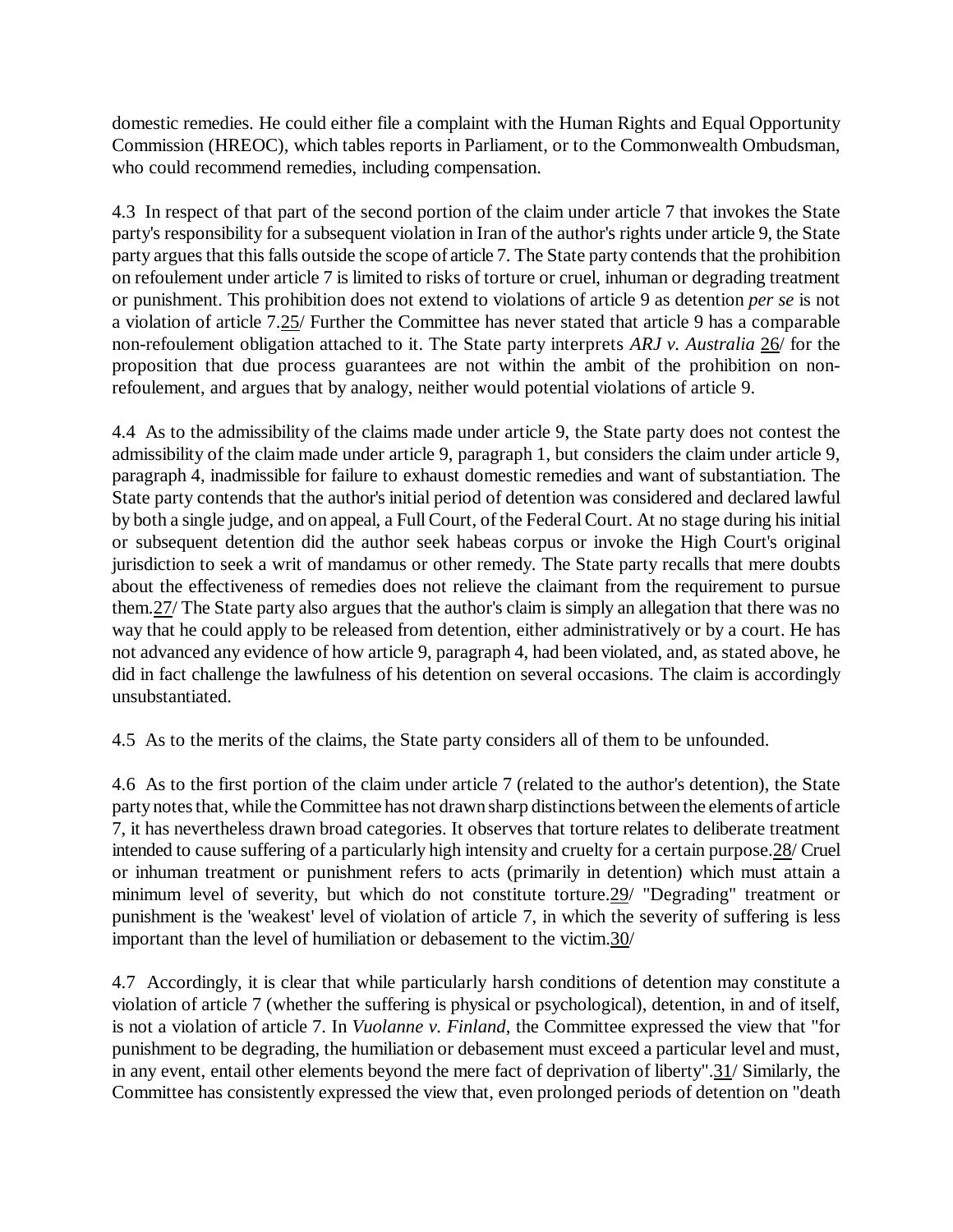row" do not violate article 7.32/ For detention to violate article 7 there must be some element of reprehensibleness in the treatment of detainees.

4.8 Assessing the general conditions of immigration detention in the light of these standards, the State party emphasizes that to ensure the well-being of all persons in immigration detention, it has instituted Immigration Detention Standards that govern the living conditions of detainees within its detention facilities and specify the distinctive nature of services that are required in an immigration detention environment. These standards address protection of the privacy of detainees; health care and safety; spiritual, social, educational and recreational activities; interpreters; and training of detention centre staff in cultural diversity and the like. The State party submits that conditions at the MIDC are humane and such as to ensure the comfort of residents while they are awaiting the outcome of their visa applications.

4.9 Turning to the author's particular situation, at no time during his detention did he make a complaint to DIMA, the Commonwealth Ombudsman, the Human Rights and Equal Opportunity Commission or the United Nations High Commissioner for Refugees, the possibilities of which were well advertised. The author was at all times treated humanely at the MIDC, and his physical and mental integrity and well-being were afforded particularly high priority, over and above the level of ordinary care, by MIDC staff. For example, following his complaints about noise levels, MIDC staff reduced the volume level on the announcement system and reduced the number of times the system was used during the day. Further, when he complained of being unable to sleep because of noise in the dormitory area, alternative sleeping arrangements were offered to him. Similarly, prior to his actual release into family care, MIDC staff arranged for him to be taken out to his family on a fortnightly basis so that he could have a meal with them and get a break from the routine of the IDC. Eventually, on 10 August 1994, the author was released on an ongoing basis into the care of his family when it became apparent that his psychological state warranted this measure. Further, at all times he was provided with adequate and professional medical attention.

4.10 Turning to the development of the author's paranoid schizophrenia, the State party contends that there is a convincing body of literature indicating that a predisposition for schizophrenia is genetically determined.33/ Thus, while it is deeply unfortunate that the author's schizophrenic symptoms developed while in detention, he is likely to have been predisposed to develop the condition, and the development of this condition does not necessarily reflect the conditions under which he was detained. While acknowledging that any deprivation of liberty may cause some psychological stress, such emotional stress does not amount to cruel, inhuman or degrading treatment (and certainly does not constitute a punishment). In any case, medical evidence indicates that the development of schizophrenia is not linked to the experience of a "gross stressor".

4.11 As to the second portion of claims under article 7 (concerning future violations of his rights in Iran in the case of a deportation), the State party accepts that it is under a limited obligation not to expose the author to violations of his rights under the Covenant by returning him to Iran.34/ It submits, however, that this obligation does not extend to all rights in the Covenant, but is limited to only the most fundamental rights relating to the physical and mental integrity of the person.35/ From the Committee's jurisprudence, the State party understands that this obligation has only been considered in relation to the threat of execution (art. 6) 36/ and torture (art. 7) upon return, and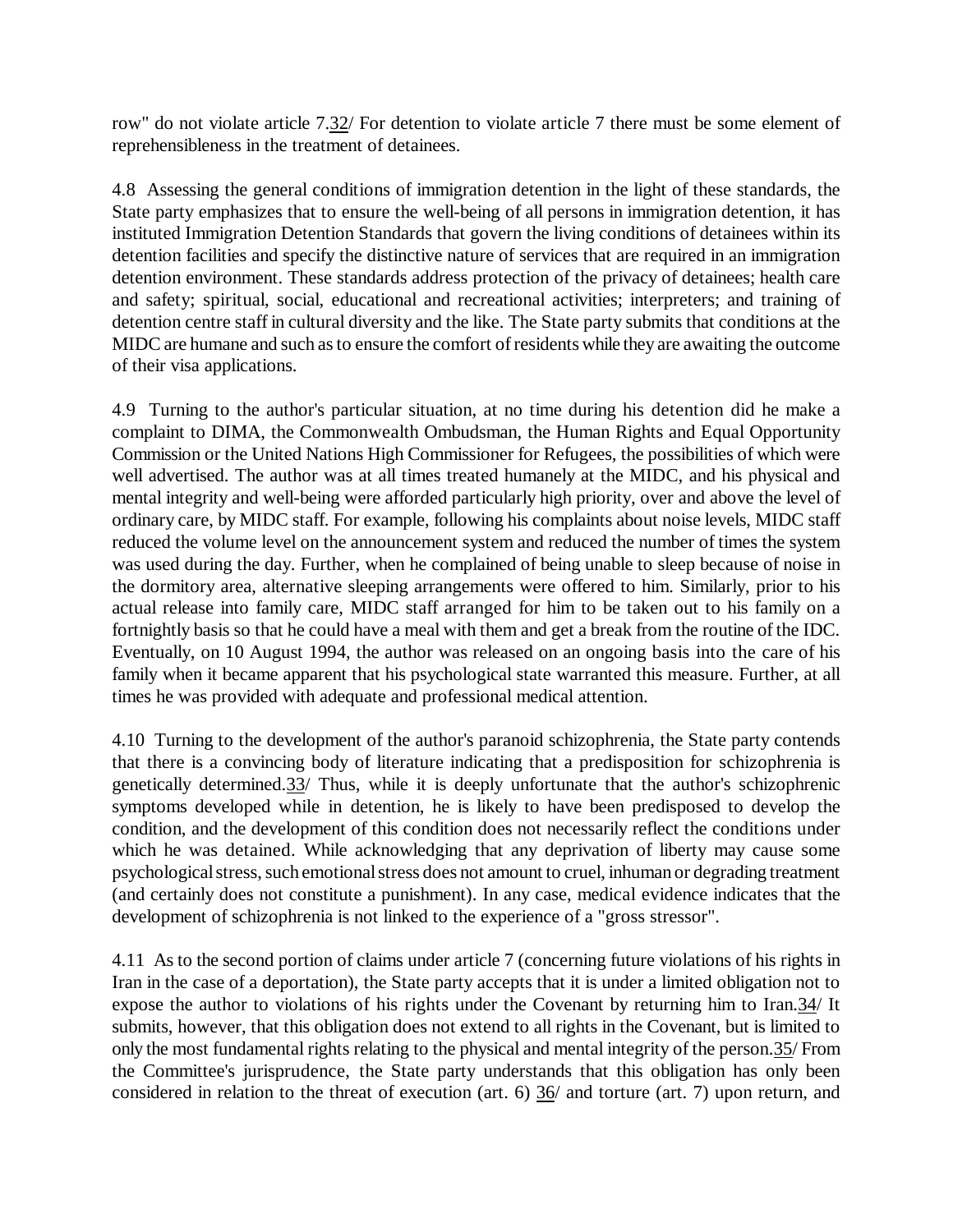accordingly it submits that this obligation is limited to these two rights under article 6 and article 7. In relation to article 7, the prohibition must plainly relate to the substance of that article, and can therefore only encompass the risk of torture and, possibly, cruel, inhuman or degrading treatment or punishment. The State party considers that the Committee has itself stated that the prohibition under article 7 does not extend, for example, to due process guarantees under article 14.37/ It adds that it is well established that the risk of a violation of article 7 must be real in the sense that the risk of a violation must be the necessary and foreseeable consequence of a person's return.38/

4.12 Turning to the case at hand, the State party rejects the author's contention that it is a necessary and foreseeable consequence of his return to Iran that he will be subjected to torture or cruel, inhuman or degrading treatment or punishment for three reasons.

4.13 Firstly, the recognition of the author's refugee status was based on many considerations other than the risk of an article 7 violation. The State party contends that the granting of refugee status was made on the basis that he might suffer "persecution" in the event of return. The State party submits that "persecution" may be understood as persistent harassment by, or with the knowledge of, authorities.39/ The core meaning of "persecution" readily includes the deprivation of life or physical freedom, but also encompasses such harassment as denial of access to employment, to the professions or education, and restriction of the freedoms traditionally guaranteed in a democratic society, such as speech, assembly, worship or freedom of movement.40/ Factors such as discrimination experienced in employment, education and housing, difficulties in practising his religion and the deteriorating human rights situation in Iran at the time were considered in granting the author's application. Persecution is, thus, a much broader concept than that encompassed by article 7 of the ICCPR, and refugee recognition should not lead the Committee to the conclusion that it is a necessary and foreseeable consequence of the author's return to Iran that he would be subjected to article 7 violations.

4.14 Secondly, the State party contends that the reports of Dr. C. Rubinstein on the human rights situation in Iran,41/ upon which the author relies, misrepresent the realities. The State party argues that the human rights situation in Iran has much improved in recent years following the election of a reformist president and government, and refers to the United Nations High Commissioner for Human Rights statement in April 2000 welcoming the report by the Special Representative of the Commission on the improving human rights situation in Iran.42/ There are indications that relations between the Iranian Government and the Assyrian Christians are improving substantially.43/

4.15 The State party argues that it seems that official interference with Christian religious activities is limited to those Christian faiths that proselytize and Muslim individuals who abandon Islam to become Christians, asserting that Assyrian Christians do not actively engage in conversions and, in fact, tend to discourage Muslims from joining their faith. According to information from the State party's Mission in Iran, this means that they are subject to far less scrutiny and harassment than members of other Christian and minority faiths may be. To the State party's Government's knowledge, the arrests, attacks and killings of Christians referred to in Dr. Rubenstein's reports represent isolated incidents and are related not to Assyrians, but to evangelistic Christians and apostates.

4.16 The State party's Mission in Iran further advised that Assyrian Christians, if they abide by the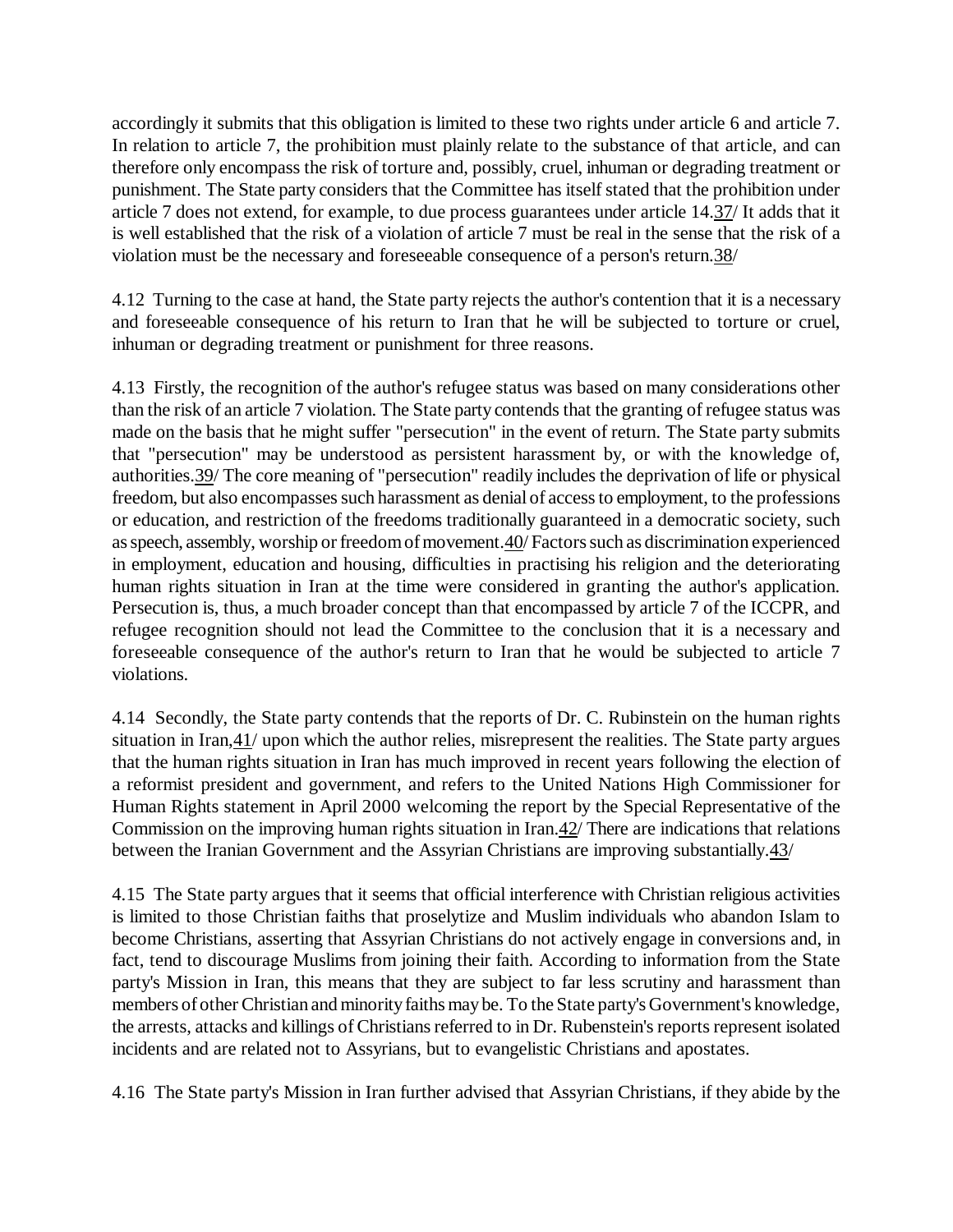laws of the land, are able to lead normal and undisturbed lives. They have not been singled out for discrimination by the Iranian Government for some time. Further, it is clear from the State party's information that Assyrian Christians have never been subjected to the same level of harassment as other minority religions. Assyrian Christians have largely been allowed to carry out their religious activities without interference. There are also strong indications that Assyrian Christians have recently been able to strengthen their political situation. President Khatami has met specifically with the Assyrian Christian Representative of the Majlis (Parliament), Mr. Shamshoon Maqsudpour, who has also been able to bring about changes to Iranian law so as to eliminate any statutory discrimination in the employment of Christians.

4.17 The State party also understands that in 1999 the Islamic Human Rights Commission, which is affiliated with Iran's judiciary, commenced work on upgrading the rights of religious minorities in Iran. This effort should be seen in conjunction with the commitment made recently by the Iranian Government to promote respect for the rule of laws, including the elimination of arbitrary arrest and detention, and to bring the legal and penitentiary system into line with international standards.44/

4.18 The State party concedes however that the author and his family were subjected to some harassment by the "pasdahs" (vigilante youths) in Iran. On one occasion, he was detained by pasdahs, questioned in relation to the contents of certain cassette tapes found in his car, and released within 48 hours after having suffered some blows to his face. On a second occasion, his family was detained by pasdahs for approximately 24 hours for having served alcohol at a party. They were released without any physical harm. The State party argues that these events occurred some years ago, and there is no indication that the pasdahs specifically targeted the author or his family. These two incidents do not represent a personal persecution of the author, who is not a high profile Assyrian Christian.

4.19 The Australian Government submits that the real situation of an Assyrian Christian in Iran is far more benign than that described by Dr. Rubenstein. In most cases, Assyrian Christians are able to practise their religion and to live normal lives without harassment by Iranian authorities. Although they may be subject to some continuing discrimination in the field of housing, education and employment, there are strong signs of growing effort on the Iranian Government's behalf to settle differences with Assyrian Christians specifically, and to improve the human rights situation in Iran generally.

4.20 Thirdly, in relation to the potential effects of the author's psychiatric condition, the State party understands from its Mission in Iran that Iranian medical authorities have a good understanding of mental illnesses, that appropriate and comprehensive care is available in Iran both at home and in hospital for persons suffering from mental illnesses (including paranoid schizophrenia). Nor is there any requirement in the hospital admission process for a person to advise of their religion, or any evidence that Assyrian Christians have less than full access to psychiatric facilities. To the State party's knowledge, there is no precedent of persons being arbitrarily detained or subjected to article 7 violations simply on account of their mental illnesses.

4.21 The State party submits that it has taken all possible steps to educate the author about the nature of his condition, so as to promote his ongoing adherence to treatment, and would provide him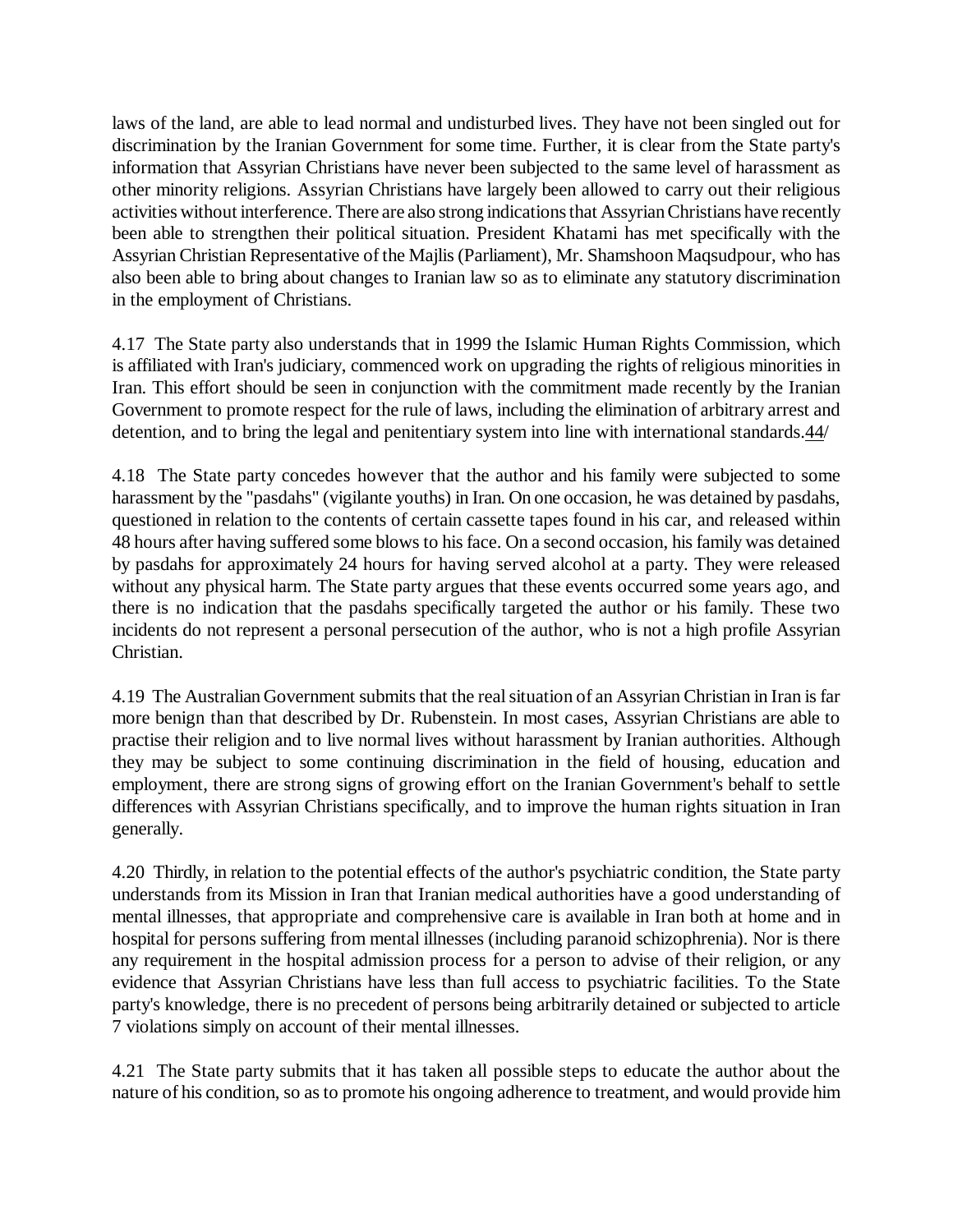with all necessary medical documentation for him to receive continued medical attention once he returns to Iran. The assertion that he would not pursue medical treatment upon return to Iran is conjecture, and the author has at all times cooperated with his treatment in Australia. As such, it cannot be stated with any certainty that it is a necessary consequence of his return to Iran that he will cease treatment. Even if he did choose to discontinue his medication, it is not a necessary consequence that he would act in such a way to risk torture or cruel, inhuman or degrading treatment or punishment. The nature of paranoid schizophrenia is such that any violent or bizarre behaviour is linked directly to the sufferer's delusions. Therefore, paranoid schizophrenics do not display globally and consistently aggressive or extraordinary behaviours. Any such behaviour is limited to the object of their delusional thoughts. In the author's case, such behaviour has been limited to very specific persons, and his records do not indicate a history of generalized aggressive or hysterical behaviour towards officials or in official settings. Therefore, the State party does not consider that it is a necessary consequence of the author returning to Iran that he will have an adverse reaction to Iranian authorities.

4.22 As to the author's claims under article 9, the State party also considers them unfounded. It clarifies at the outset that the "initial detention" ran, as a matter of law, from his detention on arrival until the issuance of the protection visa in March 1995, even though as a practical matter he was exceptionally released into his family's care in August 1994, for a person remains by law detained until removed or granted permission to remain in Australia. As to the "current detention" pending execution of a deportation order, detention is not mandatory and an individual can be released at the Minister's discretion.

4.23 Concerning the complaint under article 9, paragraph 1, the State party argues that the prohibition against the deprivation of liberty is not absolute.45/ While a detention must be lawful in terms of the domestic legal order, it contends that in determining the further element of arbitrariness in a particular case key elements are whether the circumstances under which a person is detained are "reasonable" and "necessary" in all of the circumstances or otherwise arbitrary in that the detention is inappropriate, unjust or unpredictable. It emphasizes that the Committee's jurisprudence of the Committee does not suggest that detention of unauthorized arrivals or detention for a particular length of time could be considered arbitrary *per se*,46/ rather the determining factor is not the length of the detention but whether the grounds for the detention are reasonable, necessary, proportionate, appropriate and justifiable in the particular case.

4.24 Turning to the particular case, the State party argues that the author's detention was and is lawful, and reasonable and necessary in all of the circumstances. It is, according to the State party, also clearly distinguishable on the facts from the case of *A v. Australia*.

4.25 As to the initial detention, he was detained by law, under the s.89 Migration Act 1958. This detention was twice judicially confirmed. As to arbitrariness, both the provisions of the Migration Act under which the author was detained, as well as the individual circumstances of his case, justified his necessary and reasonable detention.

4.26 The State party underscores that mandatory immigration detention is an exceptional measure primarily reserved for people who arrive in Australia without authorization.47/ It is necessary to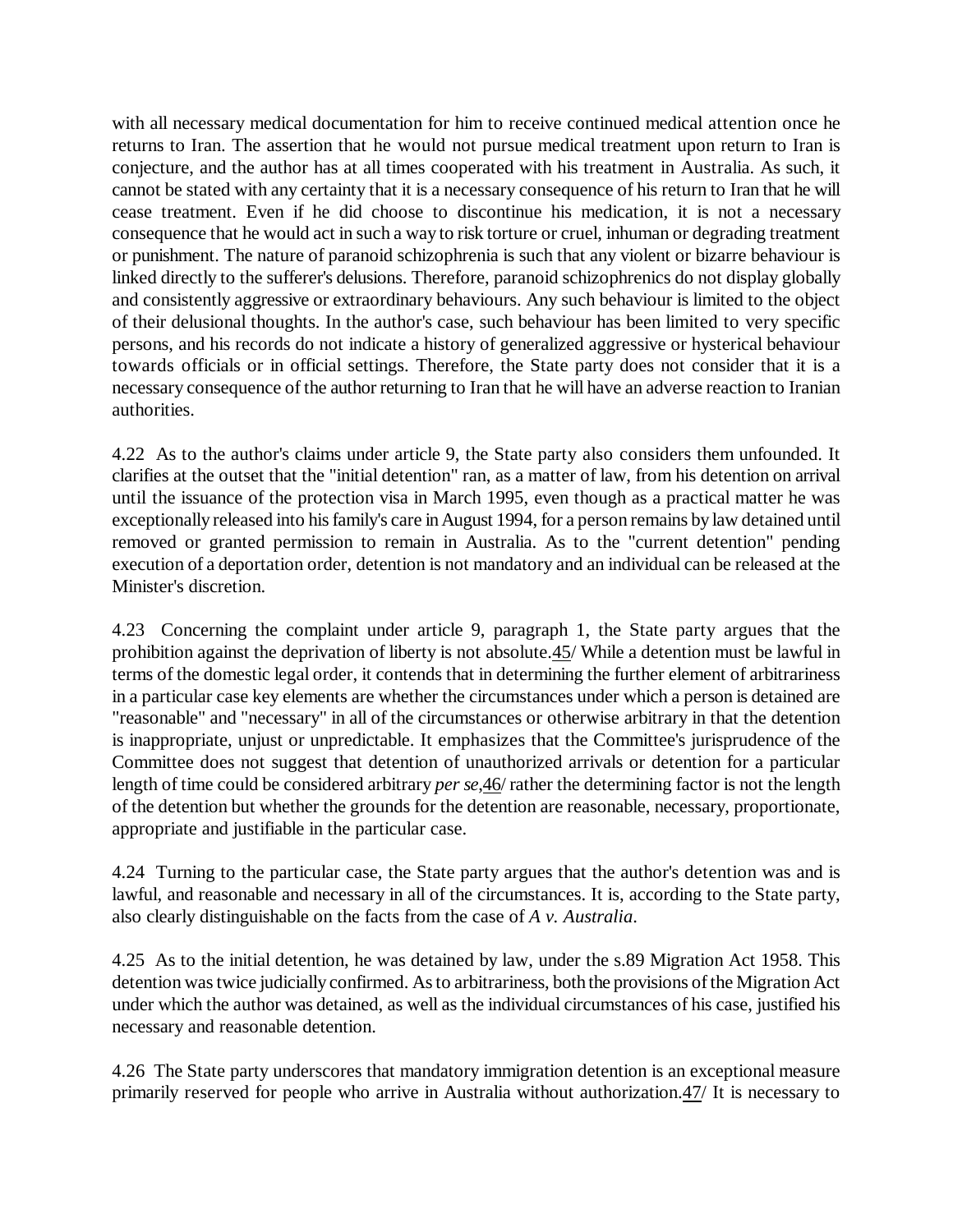ensure that persons entering Australia are entitled to do so, and to ensure that the integrity of the migration system is upheld. The detention of unauthorized arrivals ensures that they do not enter Australia before their claims have been properly assessed and found to justify entry. It also provides officials with effective access to those persons in order to investigate and process their claims without delay, and if those claims are unwarranted, to remove such persons as soon as possible. The State party argues that the detention of unauthorized arrivals is consistent with fundamental rights of sovereignty, including the right of States to control the entry of persons into its territory. As the State party has no system of identity cards or the like for access to social services, it is more difficult to detect, monitor and apprehend illegal immigrants in the community, compared with countries where such a system is in place.  $48/$ 

4.27 The State party's experience has been that unless detention is strictly controlled, there is a strong likelihood that people will escape and abscond into the community. In some cases, some unauthorized arrivals who had been held in unfenced migrant hostels with a reporting requirement had absconded. It had also been difficult to gain the cooperation of the local ethnic communities to locate such persons.49/ As such, it was reasonably suspected that if people were not detained, but rather released in the interim into the community, there would be a strong incentive for them not to adhere to the conditions of release and to disappear into the community. The State party repeats that all applications to enter or remain are thoroughly considered, on a case-by-case basis, and that therefore its policy of detaining unauthorized arrivals is reasonable,50/ proportionate and necessary in all of the circumstances. As such, the provisions under which the author was detained, while requiring mandatory detention, were not arbitrary, as they were justifiable and proportionate on the grounds outlined above.

4.28 In addition, the individual factors of the author's detention also indicate the absence of arbitrariness. He arrived with a visitor's visa but no return airline ticket, and when questioned at the airport a number of false statements on his visa application form were detected. These included the assertion that his mother and father were living in Iran, when in fact his father was dead and his mother was living in Australia and had applied for refugee status. He also stated that he had \$5,000 in funds for his visit, but arrived with no funds and lied in the interview about this matter. He had also purchased a return ticket for the purposes of gaining his visa, but had cashed it in when the visa was granted. As such, it was reasonably suspected that if allowed to enter Australia, he would become an illegal entrant. The detention was accordingly necessary to prevent abscondment, it was not disproportionate to the end sought, and it was not unpredictable, given that the relevant detention provisions had been in force for some time and were published.

4.29 The State party also considers that there were further reasons for the continued detention, pending the assessment of the refugee claim. It was not expected that the processing of the claim would be unduly prolonged so as to warrant his release from detention. The processing and review applications were dealt with expeditiously by both the primary decision maker and the review body, with the author held in detention for just over two years. The original application was processed in less than two months, and the first review of the decision took approximately six weeks. The total time taken from the filing of the first application on 23 July 1992 to the completion of the initial processing and several administrative reviews of the first application for refugee status was less than one year.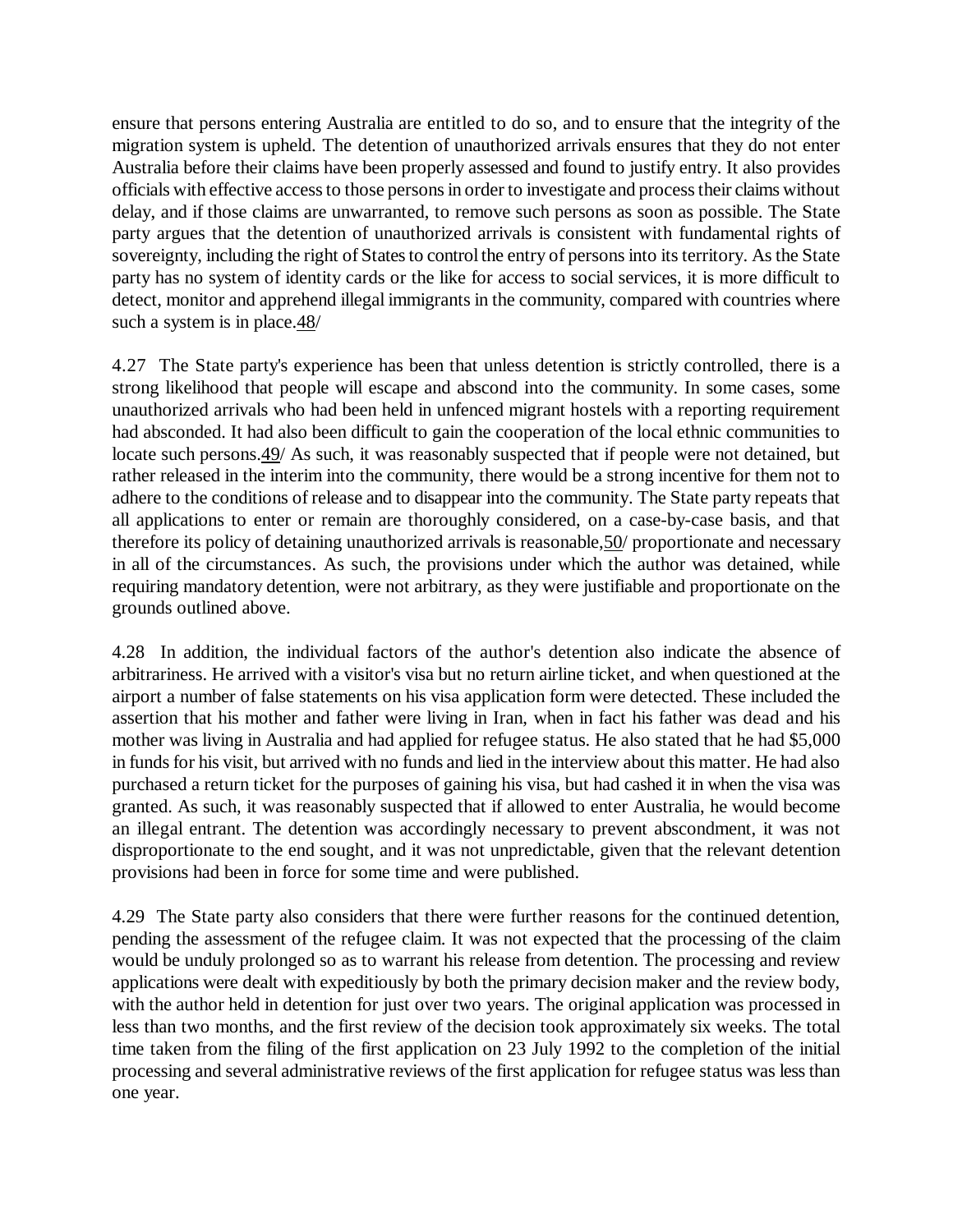4.30 The State party argues that, once it became clear that continued detention was not conducive to the treatment of the author's mental illness, he was released into the care of his family. As such, while detention was mandatory, it was not arbitrary, with the policy underlying the detention provisions flexible enough to provide for release in exceptional circumstances. Therefore, it cannot be said that there were no grounds upon which a person could apply to be released from detention, either administratively, or by a court.

4.31 The State party, while disagreeing with the Committee's Views in *A v. Australia*, notes significant factual differences with that case. Firstly, the length of detention was significantly less (some 26 months rather than 4 years). Secondly, the time taken to process the initial application was significantly less (under 6 weeks rather than 77 weeks). Thirdly, in this case, there is no suggestion that the period and conditions of detention prevented the author from gaining access to legal representation or visits from his family. Finally, he was actually released from the usual places of detention into the care and custody of family members pursuant to an exercise of Executive discretion.

4.32 As to the current detention, the author has been lawfully held in immigration detention, pursuant to ss.253 and 254 Migration Act 1958, since he was granted parole from his prison sentence on 4 December 1998. Rather than being arbitrary, it is necessary and reasonable in all of the circumstances, and proportionate to the end sought of ensuring he does not abscond pending his deportation and of protecting the Australian community. After appeals were exhausted, the State party stayed the deportation in response to the Committee's rule 86 request pending finalization of this matter. Moreover, the State party submits that it is reasonable to suspect that the author would breach his release conditions and abscond if released.

4.33 The State party notes that its Minister for Immigration personally considered the justification for continued detention on several occasions, and his 11 March 1999 decision not to release the author from detention was reviewed by the Federal Court and found justified. The Minister's reasons for decision clearly indicate that it was not arbitrary. All of the factors relevant to the case were considered in reaching the decision not to grant release, on the basis that there was a significantly high possibility that the author would re-offend and that he constituted a continuing danger to the community and in particular to his victim, Ms. A.

4.34 As to the claim under article 9, paragraph 4, the State party notes that this requires a person to be able to test the lawfulness of detention. The State party rejects the suggestion by the Committee in *A v. Australia* that "lawfulness" in this provision was not limited to compliance with domestic law and must be consistent with article 9, paragraph 1, and other provisions of the Covenant. It contends there is nothing in the terms or structure of the Covenant, or in the *travaux préparatoires* or the Committee's General Comments, that supports such an approach.

4.35 The State party identifies the various mechanisms in its law to test the legality of detention,51/ and states that it was open to the author at all times to pursue these mechanisms. It repeats that, in relation to the first detention, the author never directly applied to the courts for review of his detention, but applied to the Minister for interim release pending the outcome of his appeal against the denial of refugee status. The Minister's rejection of the application was twice upheld in court. As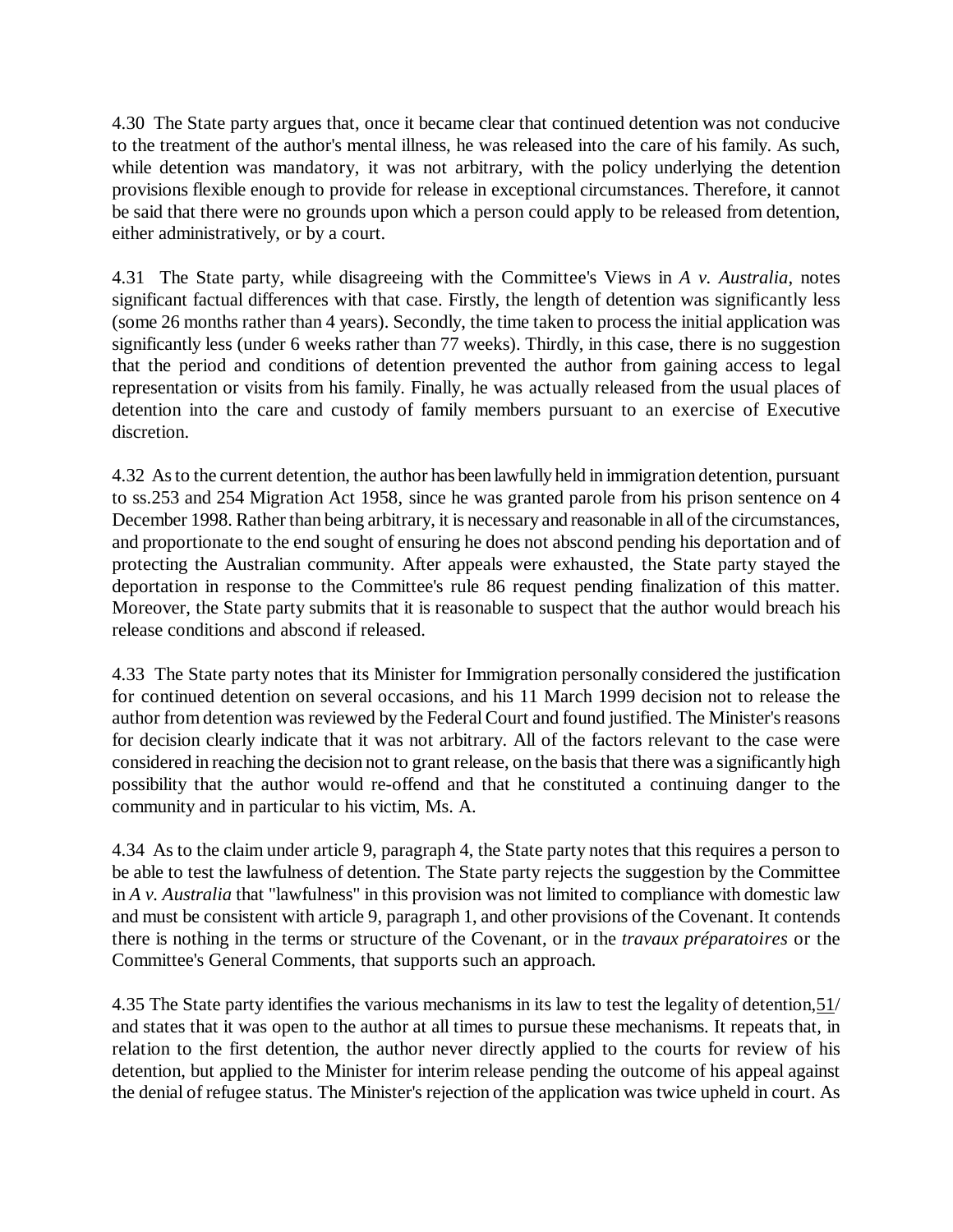to the current detention, while he has sought interim release, at no time has he directly challenged the lawfulness of his detention. As to the current detention, the State party notes that the author has on several occasions unsuccessfully sought release from the Minister and the Federal Court. The fact that the courts did not rule in his favour is not proof of a violation of article 9, paragraph 4. In any event, he did not seek to exercise avenues available to him to directly challenge the detention. The State party refers to *Stephens v. Jamaica* 52/ for the proposition that a failure to take advantage of an available remedy of, for example, habeas corpus is not evidence of a breach of article 9, paragraph 4.

### **Comments by the author on the State party's submissions**

5.1 By submission of 16 May 2001, the author responded to the State party's submissions.

5.2 As to the State party's submissions on available domestic remedies, the author points to the Committee's jurisprudence that such remedies may be taken to refer to judicial remedies, especially in cases of serious violations of human rights,53/ such as arbitrary and prolonged detention. In any case, there is no obligation to pursue remedies that are neither enforceable nor effective,54/ and neither a complaint to HREOC or the Ombudsman produces a binding order upon the State.55/ As to the ability to pursue a habeas corpus claim in the High Court, such an act would be futile given that the High Court has upheld the validity of mandatory detention laws.56/

5.3 In response to the State party's claim that there is no evidence that a breach of article 7 caused the author's mental illness, the author refers to the series of expert assessments of the author over an extended period, provided with the communication, along with a new assessment, unanimously drawing a specific causal link between detention and the psychiatric illness.57/ The author criticizes the State party's reliance on generalized psychiatric literature for the opposite proposition that the author's mental harm arose from predisposition rather than prolonged detention, and invites the Committee to prefer the specific assessments of the author. The author submits that the submissions by the State party on living standards at MIDC are not relevant, for the claim of breach of article 7 is the detention of the author for a prolonged period where it well knew that this was causing severe psychological trauma. From at least 19 August 1993, the State party's authorities knew of this trauma, and the act of continuing to hold him in light of that knowledge, provides the "element of reprehensibleness" under article 7.

5.4 As to the claim of a violation of article 7 in the event of a return to Iran, the author notes that it was clear that the form of persecution the Minister's delegate had in mind on 8 February 1995 when approving the refugee claim involved article 7 rights.58/ She considered that there was a real chance that he would suffer deprivation of liberty "under such conditions as to constitute persecution under the [Refugee] Convention", which, according to the author, clearly goes beyond detention per se. The author also rejects the State party's supposition that the situation in Iran has improved to the extent that there is no foreseeable risk of a violation of his rights. The Special Representative's report referred to by the State party is far from conclusive on the "improving" human rights situation, noting that "human rights in Iran remains very much a work in progress" and "greater efforts are required". Moreover, the subsequent report of the Special Representative, found that minorities remain "neglected" and that "there is a long way to go in terms of achieving a more forthcoming approach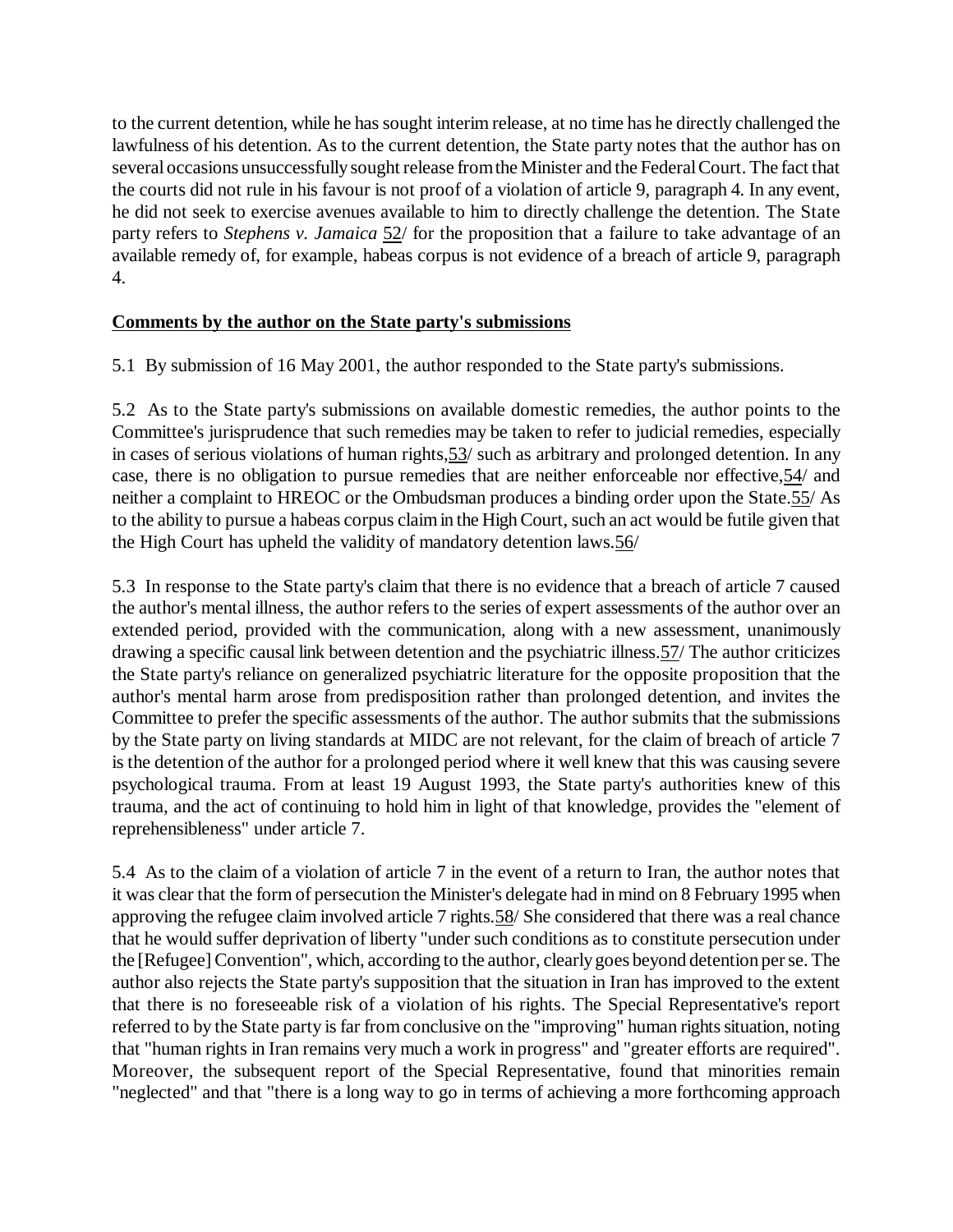to the concerns of the minorities, both ethnic and religious".59/ The author also asserts that the psychological evidence contradicts the State party's claim that he would not discontinue his medication in the event of a return, or, should he do so, react adversely to the Iranian authorities. The author notes that it is not known whether his medication is available in Iran.

5.5 As to the complaint under article 9, the author contends that *A v. Australia* conclusively established that the policy of mandatory detention violates article 9, paragraphs 1 and 4, and should be followed, for the present case is not factually distinguishable. The author clearly arrived to seek asylum, and did so within 24 hours of arrival. It is fanciful to suggest his detention in the initial period for two years was justified by false statements made about his parents' location and funds he possessed. There was no administrative review of his detention during this period, and efforts at judicial review failed because there is no power to release him from detention. His release from custody on 10 August 1994 due to his deteriorating psychological condition came after two years of non-reviewable detention, as demonstrated by the futility of earlier applications to the Federal Court for review of the decision to detain. As to the continuing detention, there is no justification, for three separate psychiatric reports of March 2000 (provided to the Minister) indicated his risk would pose "no detectable risk", he "has to be regarded as not demonstrating a significant risk to anybody any more", and he poses "no risk to either his former victim or the Australian community".60/ The author also provides a further psychiatric report dated 7 May 2001 that found that he had made a complete recovery for several years, and constituted no threat to the community, either specifically or generally.61/

#### **Supplementary comments by the State party and the author**

6.1 By submission of 16 August 2001, the State party reiterates certain earlier submissions and makes further arguments. As to admissibility, the State party rejects the author's interpretation of *RT v. France* 62/ that only judicial remedies need be exhausted, for the decision refers to judicial remedies "in the first place". Other administrative remedies are not excluded, 63/ and therefore a complaint to HREOC, for example, is not excluded from the requirement of exhaustion of remedies. Similarly, *Vincente v. Colombia*, 64/ according to the State party, only excludes administrative remedies that were not effective from the exhaustion requirement. Similarly, the State party contends that the Committee dispensed with the remedy argued in *Ellis v. Jamaica* 65/ (a petition for mercy in a capital case) as being an ineffective remedy, rather than an "unenforceable" one as the author claims. In this case, by contrast, the State party argues its administrative remedies are effective, were not pursued by the author, and thus the requirements of article 5, paragraph 2 (b), of the Optional Protocol have not been met.

6.2 The State party remarks, in response to the author's assertion that an "extra element of reprehensibleness" under article 7 was provided in the failure to release him despite knowledge of psychological damage caused by continuing detention, that he was in fact released by the Minister who considered that his mental health needs would benefit from family care.

6.3 The State party further understood the original complaint in terms of article 7 to relate only to the initial detention, but reads the author's subsequent comments (and reference to the 7 May 2001 psychiatric report assessing the author's current condition) as appearing to imply a fresh allegation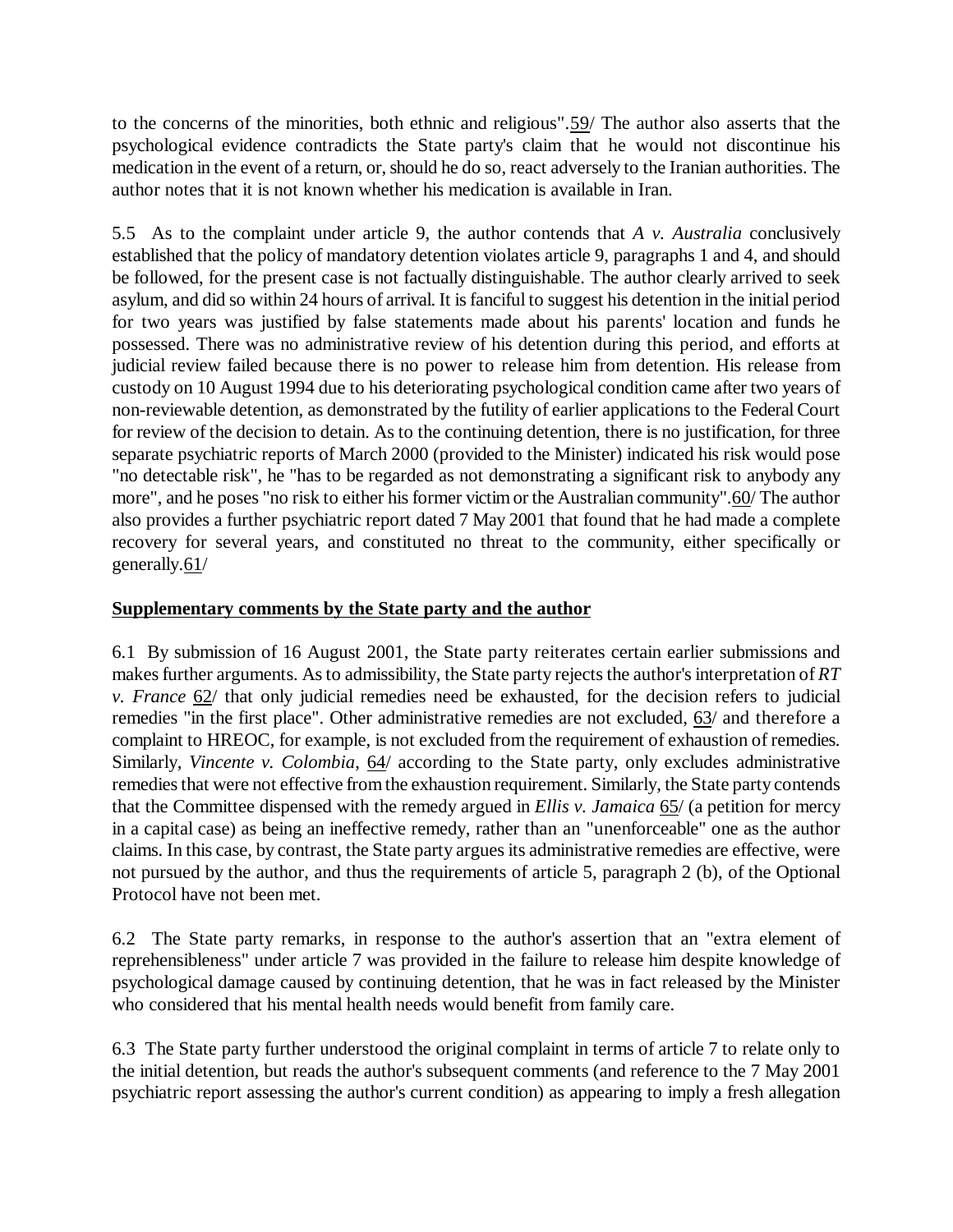in respect of the *current* detention as well. The State party responds that there is nothing to suggest that the current detention is particularly harsh or reprehensible so as to constitute a violation of article 7. It observes that the 7 May 2001 report found the author in good mental health, and did not provide any evidence of acts or practices suggesting that the current detention, per se or through its conditions, raised issues under article 7. Any suggestion that the current detention is causing the author psychological harm and therefore violating article 7 is unsustainable and should be dismissed as unfounded or inadmissible *ratione materiae*.

6.4 Finally, as to the article 9 claim in relation to the original detention, the State party rejects as incorrect the author's characterization that *A v. Australia* "conclusively established that Australia's policy of mandatory detention was in breach of articles 9 (1) and 9 (4)". Rather than commenting on the policy *in abstracto*, it found that "arbitrariness" was to be determined by the existence of appropriate justification for continued detention in the individual circumstances of the case. Indeed, it stated that it was *not* per se arbitrary to detain persons seeking asylum.

6.5 By submission of 21 September 2001, the author responded to the State party's additional submissions, also clarifying that the claims under articles 7 and 9 relate to the current as well as the initial detention. As to admissibility, the author maintains that the administrative remedies raised by the State party are not "effective and enforceable" remedies. As any government decision to take action in response to a recommendation of either body is purely executive and discretionary in nature, exhaustion thereof should not be required.66/

6.6 As to the merits, the author rejects the State party's argument that, as the 7 May 2001 report shows the author in good health, it cannot be said that the prolonged detention has caused him psychological damage. The author observes that the report was directed at determining whether his prior illness caused him to commit the crimes for which he is to be deported, and whether he currently poses any threat to anyone. The first issue was answered affirmatively, the second negatively. In any event, given that the State party accepts the author's current good health, there is no reason why he should be detained further or deported.

6.7 The author goes on to argue that the fact that he does not know whether or when he will be released, or whether or when he will be deported, on its own amounts to a violation of article 7. It is particularly cruel treatment or punishment as he has completed the prison sentence for his crimes, and because he previously suffered a psychiatric illness in immigration detention in circumstances that he did not know if or when he would be released or deported.

6.8 The author concludes, with reference to international jurisprudence, that mandatory detention of non-nationals for removal, without individual justification, is almost unanimously regarded as a breach of the right to be free from arbitrary and unlawful detention.67/

### **Issues and proceedings before the Committee**

# **Consideration of admissibility**

7.1 Before considering any claim contained in a communication, the Human Rights Committee must, in accordance with rule 87 of its rules of procedure, decide whether or not the communication is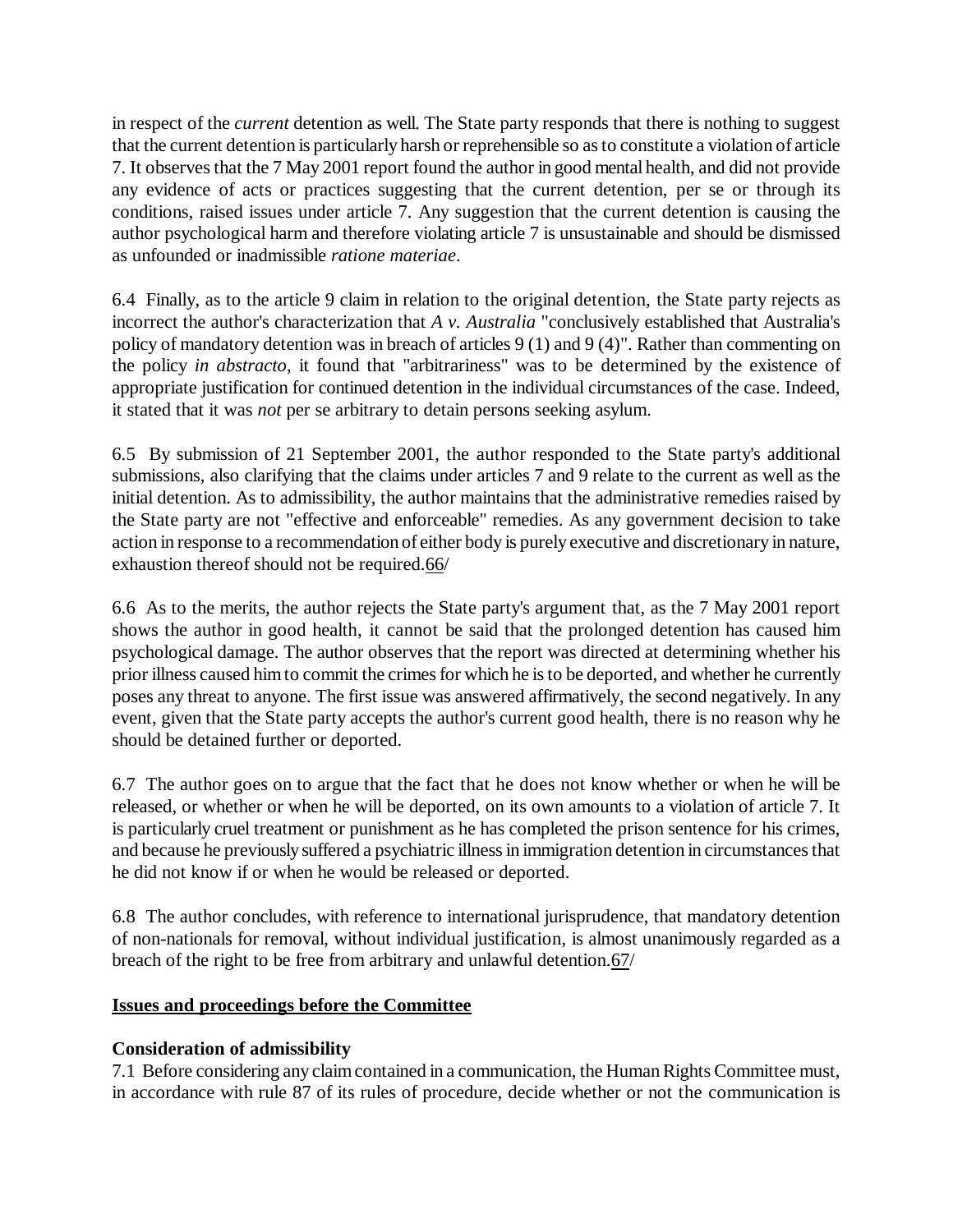admissible under the Optional Protocol to the Covenant.

7.2 The Committee has ascertained that the same matter is not being examined under another procedure of international investigation or settlement for the purposes of article 5, paragraph 2 (a), of the Optional Protocol.

7.3 As to the question of exhaustion of domestic remedies, the Committee notes the State party's argument that the certain administrative remedies (the Commonwealth Ombudsman and HREOC) have not been pursued by the author. The Committee observes that any decision of these bodies, even if they had decided the author's claims in his favour, would only have had recommendatory rather than binding effect, by which the Executive would, at its discretion, have been free to disregard. As such, these remedies cannot be described as ones which would, in terms of the Optional Protocol, be effective.

7.4 As to the claims relating to the first period of detention, the Committee notes that the legislation pursuant to which the author was detained provides for mandatory detention until either a permit is granted or a person is removed. As confirmed by the courts, there remained no discretion for release in the particular case. The Committee observes that the sole review capacity for the courts is to make the formal determination that the individual is in fact an "unlawful non-citizen" to which the section applies, which is uncontested in this case, rather than to make a substantive assessment of whether there are substantive grounds justifying detention in the circumstances of the case. Thus, by direct operation of statute, substantive judicial review which could provide a remedy is extinguished. This conclusion is not altered by the exceptional provision in s.11 of the Act providing for alternative restraint and custody (in the author's case his family's), while remaining formally in detention. Moreover, the Committee notes that the High Court has confirmed the constitutionality of mandatory regimes on the basis of the policy factors advanced by the State party.68/ It follows that the State party has failed to demonstrate that there were available domestic remedies that the author could have exhausted with respect to his claims concerning the initial period of detention, and these claims are admissible.

7.5 As to the claims relating to the author's proposed deportation to Iran, the Committee notes that with the denial of leave to appeal by the High Court he has exhausted all available domestic remedies in respect of these claims, which are accordingly admissible.

7.6 As to the State party's further arguments that the claims related to the first period of detention and the author's proposed deportation are unsubstantiated, the Committee is of the view, on the material before it, that the author has sufficiently substantiated, for the purposes of admissibility, that these facts give rise to arguable issues under the Covenant.

7.7 As to the claims related to the second period of detention (detention pending deportation), the Committee notes that, unlike mandatory detention at the border, it lies within the discretion of the Minister whether to direct a person be detained pending deportation. The Committee observes that such a decision, as well as any subsequent refusal by the Minister of a request for release, may be challenged in court by judicial review. Such judicial review proceedings may overturn a decision to detain (or to continue to detain) if manifestly unreasonable, or if relevant factors had not been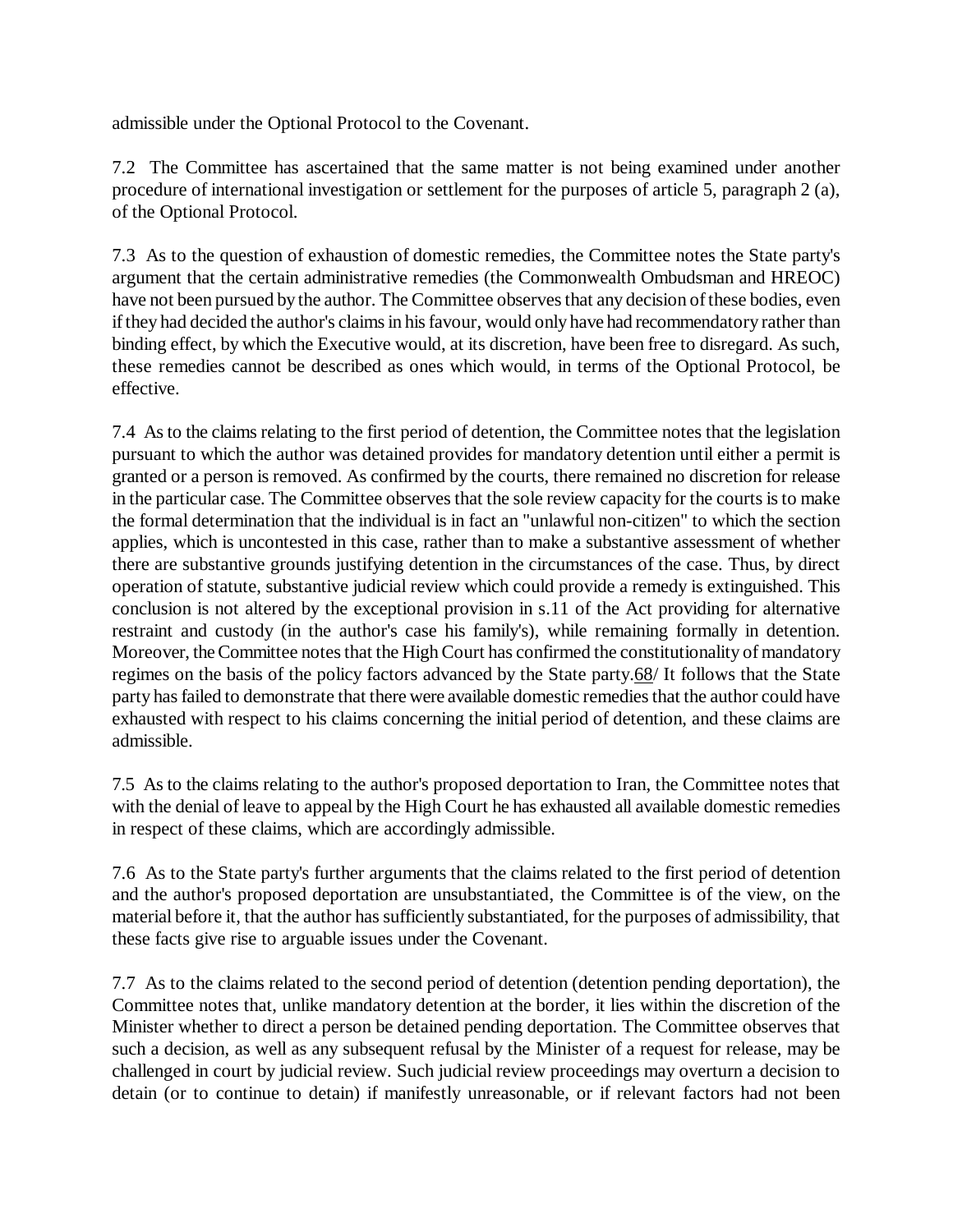considered, or if irrelevant factors had been considered, or if the decision was otherwise unlawful. The Committee notes that the Federal Court held, in its decision of 20 April 1999 on the author's urgent application for interim relief pending hearing of his application of 29 March 1999 against the Minister's decision not to release him, that there was a serious question to be tried as to whether the Minister had considered an irrelevant factor, but that in view of the imminent appeal to the Full Court in the deportation proceedings the balance of convenience was against release.

7.8 The Committee notes that the author has supplied no information whether he had (and if not, why he had not) pursued his review application of 29 March 1999 against the Minister's decision, or accepted the Court's invitation to reapply for relief after disposition of the Full Court appeal. Neither has the author explained his apparent failure to pursue review proceedings against the Minister's decisions later on 15 October 1999 and in December 2000 not to release the author. In the circumstances, the author has failed to exhaust domestic remedies in respect of any issues arising in the second period of detention, and his claims under articles 7 and 9 relating to this period are inadmissible under article 5, paragraph 2 (b), of the Optional Protocol.

#### **Consideration of the merits**

8.1 The Human Rights Committee has considered the present communication in the light of all the information made available to it by the parties, as provided in article 5, paragraph 1 of the Optional Protocol.

8.2 As to the claims relating to the first period of detention, in terms of article 9, paragraph 1, the Committee recalls its jurisprudence that, in order to avoid a characterization of arbitrariness, detention should not continue beyond the period for which the State party can provide appropriate justification.69/ In the present case, the author's detention as a non-citizen without an entry permit continued, in mandatory terms, until he was removed or granted a permit. While the State party advances particular reasons to justify the individual detention (para. 4.28 et seq.), the Committee observes that the State party has failed to demonstrate that those reasons justify the author's continued detention in the light of the passage of time and intervening circumstances. In particular, the State party has not demonstrated that, in the light of the author's particular circumstances, there were not less invasive means of achieving the same ends, that is to say, compliance with the State party's immigration policies, by, for example, the imposition of reporting obligations, sureties or other conditions which would take account of the author's deteriorating condition. In these circumstances, whatever the reasons for the original detention, continuance of immigration detention for over two years without individual justification and without any chance of substantive judicial review was, in the Committee's view, arbitrary and constituted a violation of article 9, paragraph 1.

8.3 As to the author's further claim of a violation of article 9, paragraph 4, related to this period of detention, the Committee refers to its discussion of admissibility above and observes that the court review available to the author was confined purely to a formal assessment of the question whether the person in question was a "non-citizen" without an entry permit. The Committee observes that there was no discretion for a court, as indeed held by the Full Court itself in its judgement of 15 June 1994, to review the author's detention in substantive terms for its continued justification. The Committee considers that an inability judicially to challenge a detention that was, or had become,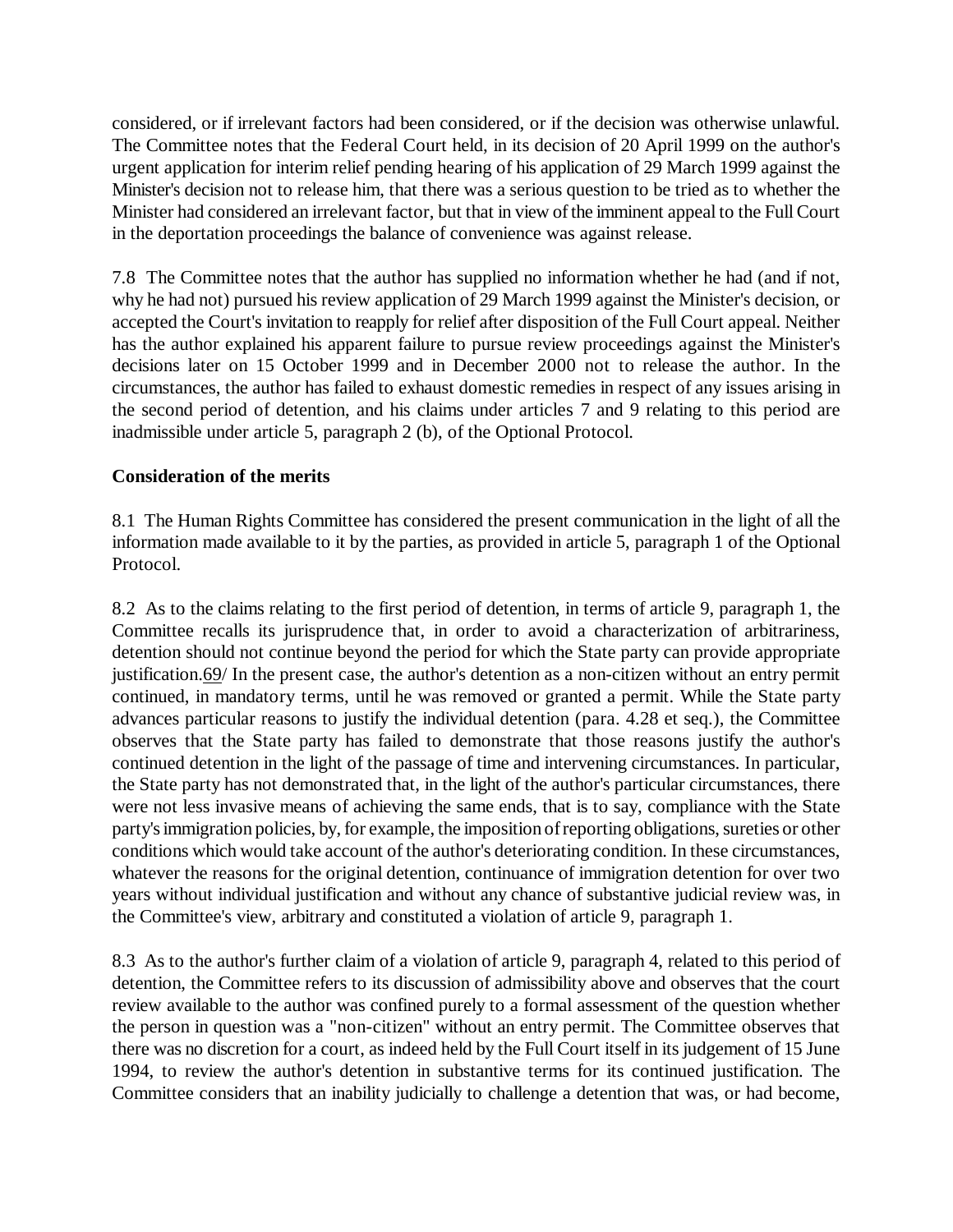contrary to article 9, paragraph 1, constitutes a violation of article 9, paragraph 4.

8.4 As to the author's allegations that his first period of detention amounted to a breach of article 7, the Committee notes that the psychiatric evidence emerging from examinations of the author over an extended period, which was accepted by the State party's courts and tribunals, was essentially unanimous that the author's psychiatric illness developed as a result of the protracted period of immigration detention. The Committee notes that the State party was aware, at least from August 1992 when he was prescribed tranquillisers, of psychiatric difficulties the author faced. Indeed, by August 1993, it was evident that there was a conflict between the author's continued detention and his sanity. Despite increasingly serious assessments of the author's conditions in February and June 1994 (and a suicide attempt), it was only in August 1994 that the Minister exercised his exceptional power to release him from immigration detention on medical grounds (while legally he remained in detention). As subsequent events showed, by that point the author's illness had reached such a level of severity that irreversible consequences were to follow. In the Committee's view, the continued detention of the author when the State party was aware of the author's mental condition and failed to take the steps necessary to ameliorate the author's mental deterioration constituted a violation of his rights under article 7 of the Covenant.

8.5 As to the author's arguments that his deportation would amount to a violation of article 7, the Committee attaches weight to the fact that the author was originally granted refugee status on the basis of a well-founded fear of persecution as an Assyrian Christian, coupled with the likely consequences of a return of his illness. In the Committee's view, the State party has not established that the current circumstances in the receiving State are such that the grant of refugee status no longer holds validity. The Committee further observes that the AAT, whose decision was upheld on appeal, accepted that it was unlikely that the only effective medication (Clozaril) and back-up treatment would be available in Iran, and found the author "blameless for his mental illness" which "was first triggered while in Australia". In circumstances where the State party has recognized a protection obligation towards the author, the Committee considers that deportation of the author to a country where it is unlikely that he would receive the treatment necessary for the illness caused, in whole or in part, because of the State party's violation of the author's rights would amount to a violation of article 7 of the Covenant.

9. The Human Rights Committee, acting under article 5, paragraph 4, of the Optional Protocol to the International Covenant on Civil and Political Rights, is of the view that the facts before it disclose violations of articles 7 and 9, paragraphs 1 and 4, of the Covenant.

10. In accordance with article 2, paragraph 3 (a), of the Covenant, the State party is under an obligation to provide the authors with an effective remedy. As to the violations of articles 7 and 9 suffered by the author during the first period of detention, the State party should pay the author appropriate compensation. As to the proposed deportation of the author, the State party should refrain from deporting the author to Iran. The State party is under an obligation to avoid similar violations in the future.

11. Bearing in mind that, by becoming a State party to the Optional Protocol, the State party has recognized the competence of the Committee to determine whether there has been a violation of the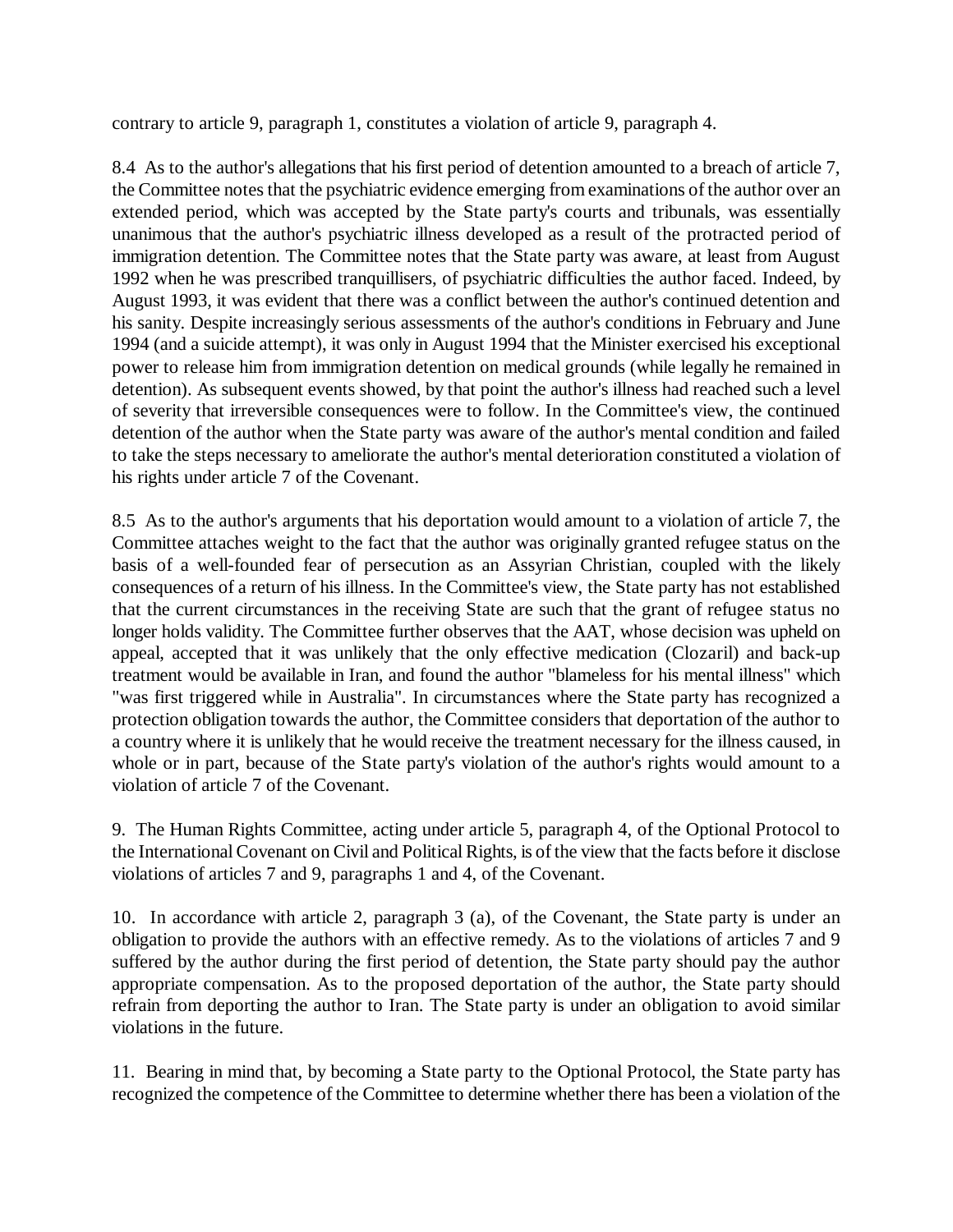Covenant or not and that, pursuant to article 2 of the Covenant, the State party has undertaken to ensure to all individuals within its territory and subject to its jurisdiction the rights recognized in the Covenant, the Committee wishes to receive from the State party, within 90 days, information about the measures taken to give effect to its Views. The State party is also requested to publish the Committee's Views.

[Adopted in English, French and Spanish, the English text being the original version. Subsequently to be issued also in Arabic, Chinese and Russian as part of the Committee's annual report to the General Assembly.]

\* The following members of the Committee participated in the examination of the present communication: Mr. Nisuke Ando, Ms. Christine Chanet, Mr. Maurice Glèlè Ahanhanzo, Mr. Louis Henkin, Mr. Ahmed Tawfik Khalil, Mr. Eckart Klein, Mr. David Kretzmer, Mr. Rajsoomer Lallah, Ms. Cecilia Medina Quiroga, Mr. Rafael Rivas Posada, Mr. Nigel Rodley, Mr. Martin Scheinin, Mr. Hipólito Solari Yrigoyen and Mr. Maxwell Yalden. Under rule 85 of the Committee's rules of procedure, Mr. Ivan Shearer did not participate in the examination of the case.

\*\* The texts of individual opinions signed by Committee member Mr. Nigel Rodley, by Committee member Mr. David Kretzmer, and by Committee members Mr. Nisuke Ando, Mr. Eckart Klein and Mr. Maxwell Yalden are appended to the present document.

### **Individual Opinion of Committee Member Mr. Nigel Rodley**

\_\_\_\_\_\_\_\_\_\_\_\_\_\_\_\_\_\_\_\_\_\_\_\_\_\_\_\_\_\_

I agree with the Committee's findings in respect of the violations of articles 9, paragraph 1, and 7. Having found a violation of article 9, paragraph 1, however, the Committee unnecessarily also concluded that a violation of article 9, paragraph 4, was involved, using language tending to construe a violation of article 9, paragraph 1, as ipso jure "unlawful" within the meaning of article 9, paragraph 4. In this the Committee followed the trail it blazed in *A v. Australia* (560/1993).

In my view this was too broad a trail. Nor was it justified by the text of the Covenant. "Arbitrary" in article 9, paragraph 1, certainly covers unlawfulness. It is evident from the very notion of arbitrariness and the preparatory work. But I fail to see how the opposite is also true. Nor is there anything in the preparatory work to justify it. Yet this is the approach of *A v. Australia*, seemingly reaffirmed by the Committee in the present case.

It does not follow from this difficulty with the Committee's approach that I necessarily take the view that article 9, paragraph 4, can never be applied in a case in which a person is detained by a State party as long as legal formality is respected. I could, for example, imagine that torture of a detainee could justify the need for recourse to a remedy that would question the continuing legality of the detention.

My present argument is simply that the issue did not need addressing in the present case, especially in the light of the fact that the absence of the possibility of a judicial challenge to the detention forms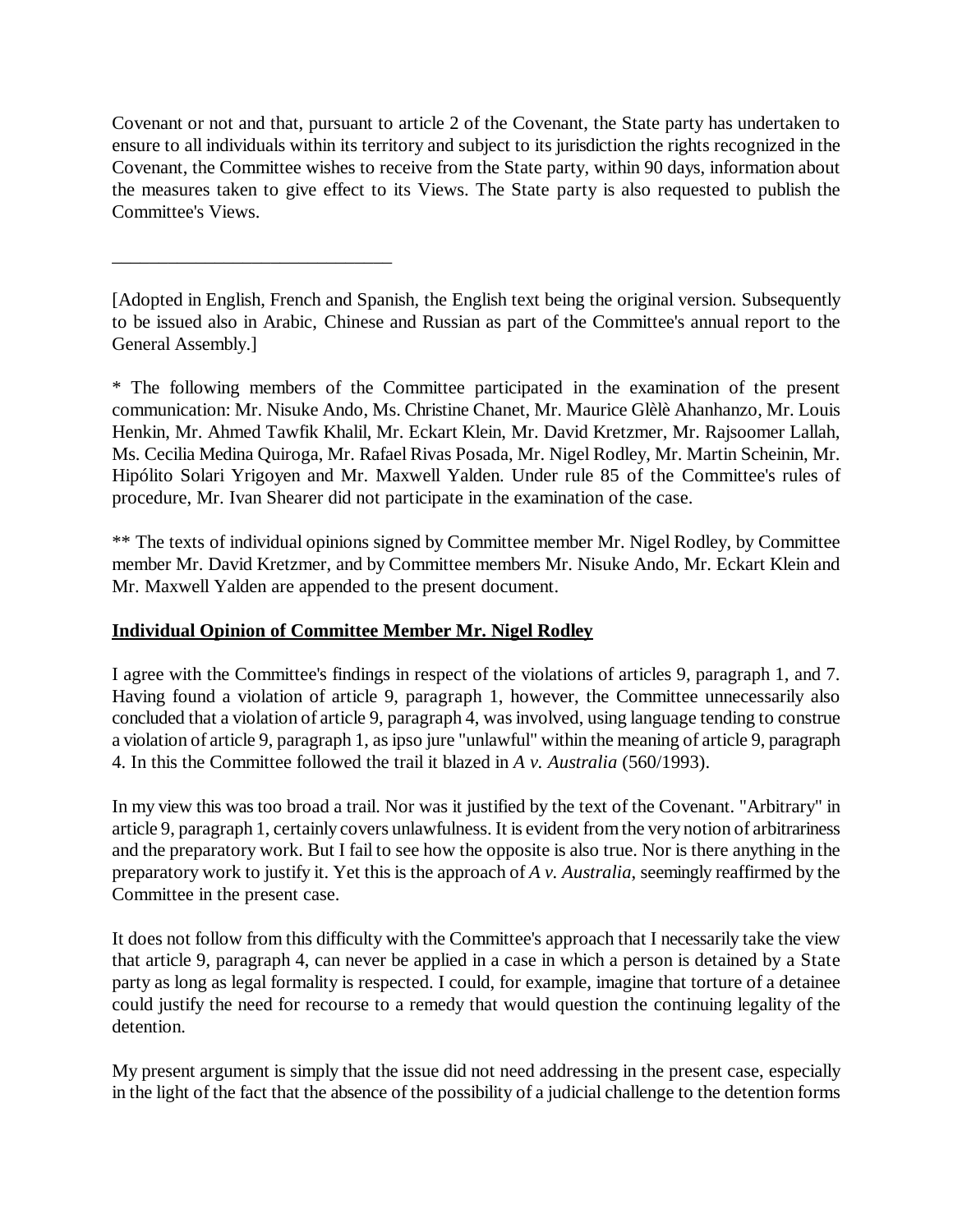part of the Committee's reasoning in finding a violation of article 9, paragraph 1.

(Signed): Nigel Rodley

[Adopted in English, French and Spanish, the English text being the original version. Subsequently to be issued also in Arabic, Chinese and Russian as part of the Committee's annual report to the General Assembly.]

#### **Individual Opinion of Committee Member Mr. David Kretzmer**

The Committee has taken the view that lack of any chance of substantive judicial review is one of the factors that must be taken into account in finding that the author's continued detention was arbitrary, in violation of the author's rights under article 9, paragraph 1, of the Covenant. Like my colleague, Nigel Rodley, I am of the opinion that in these circumstances there was no need to address the question of whether the lack of such review also involved a violation of article 9, paragraph 4.

#### (Signed): David Kretzmer

[Adopted in English, French and Spanish, the English text being the original version. Subsequently to be issued also in Arabic, Chinese and Russian as part of the Committee's annual report to the General Assembly.]

## **Individual Opinion of Committee Members Mr. Nisuke Ando, Mr. Eckart Klein and Mr. Maxwell Yalden (Dissenting in Part)**

While we agree with the Committee's finding of a violation of article 9, paragraphs 1 and 4, we are not convinced by the finding that article 7 of the Covenant was also violated by the State party.

The Committee found violations of article 7 for two reasons. The first is set out in paragraph 8.4 of the Committee's Views, on the basis of an assessment of the author's prolonged detention after it had become apparent that "there was a conflict between the author's continued detention and his sanity". We find it difficult to follow this reasoning. Although it is true that the author's mental health deteriorated until his release from detention into his family's custody on 10 August 1994, we cannot find a violation of article 7, since such a conclusion would expand the scope of this article too far by arguing that the conflict between the author's continued detention and his sanity could only be solved by his release - and that the State party would otherwise be in violation of the said provision. The circumstances of the case show that the author was psychologically assessed and under permanent observation. The fact that the State party did not immediately order his release, but decided only on the basis of a psychiatric report dated June 1994 unequivocally recommending release and external treatment (see paragraph 2.5) cannot be considered, in our view, to amount to a violation of article 7 of the Covenant.

We likewise hold that the second ground on which the Committee has based its finding of a violation of article 7 (para. 8.5) is not sound. The Committee's assessment is put together on the basis of several arguments, none of which is persuasive, either taken alone or together. We do not believe that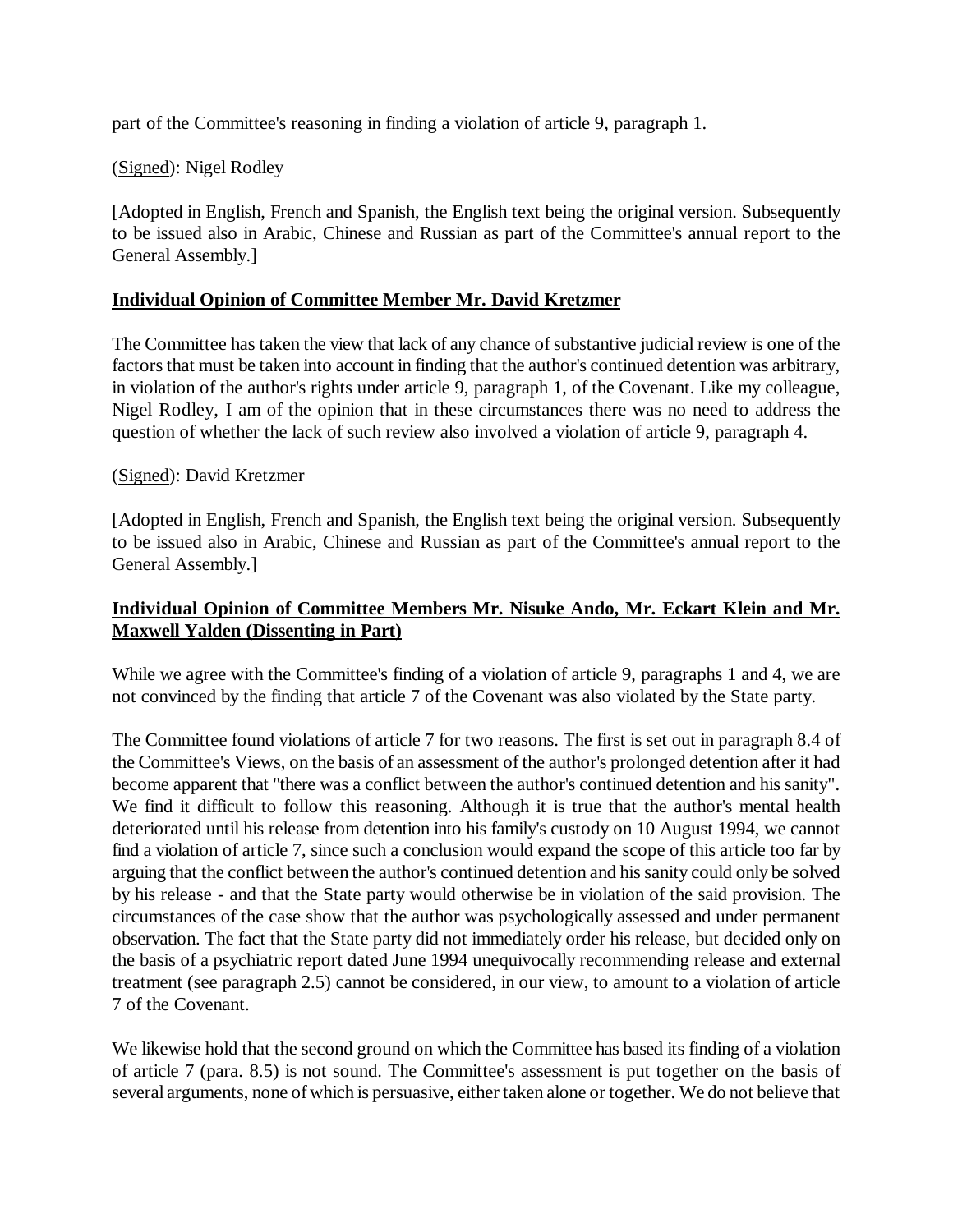the State party failed to support its conclusion that the author, as an Assyrian Christian, would not suffer persecution if deported to Iran. We refer in this regard to paragraphs 4.13 to 4.19 of the Committee's Views. Concerning the argument that the author would not receive effective medical treatment in Iran, we refer to the State party's submissions set out in paragraphs 4.20 and 4.21 of the Committee's Views. We do not see how these detailed arguments could be so lightly set aside in favour of an article 7 violation as has been done by the majority.

(Signed): Mr. Nisuke Ando Mr. Eckart Klein Mr. Maxwell Yalden

[Adopted in English, French and Spanish, the English text being the original version. Subsequently to be issued also in Arabic, Chinese and Russian as part of the Committee's annual report to the General Assembly.]

## **Notes**

1/ Name withheld.

 $2$ / While the author cited article 10 on the cover page of his communication, the subsequent substantive argument was directed to article 9 (see paragraph 3.3 *infra*), and the Committee accordingly takes the communication to proceed on the latter basis.

3/ The author's mother, along with his brother and sister-in-law reside in Australia, while his father is deceased. Another brother resides in Canada.

 $4/$  It is unclear from the record whether the author's appeal to the Federal Court on the issue of the rejection of his first application for refugee status was ever heard.

5/ "Psychological Report" of Forensic Psychologist Elizabeth Warren, dated 19 August 1993.

6/ "Confidential Psychiatry Report" of Dr. Patrick McGorry MB BS, PhD, MRCP (UK), FRANZCP, dated 4 March 1994. In summary, the mental state examination revealed "a very distressed man", on tranquilisers, describing "disturbed behaviour" and "persecutory ideation" with clearly impaired memory and concentration. His mood was of "anxiety tension and disphoria". The expert considered the author to be suffering from "a mixed anxiety and depressive state", meeting the criteria for "major depressive disorder" with "severe anxiety symptoms". A delusional disorder could not be ruled out.

7/ "Confidential Psychiatry Report" of Dr. Patrick McGorry, dated 27 June 1994.

8/ Psychiatric Report by Dr. Douglas R Bell, Senior Registrar Psychiatry, Department of Human Services.

9/ Confidential Psychiatric Report, dated 29 January 1997, by Prof. Patrick McGorry, Center for Young People's Mental Health. He found: "Prior to his detention there had been no evidence of a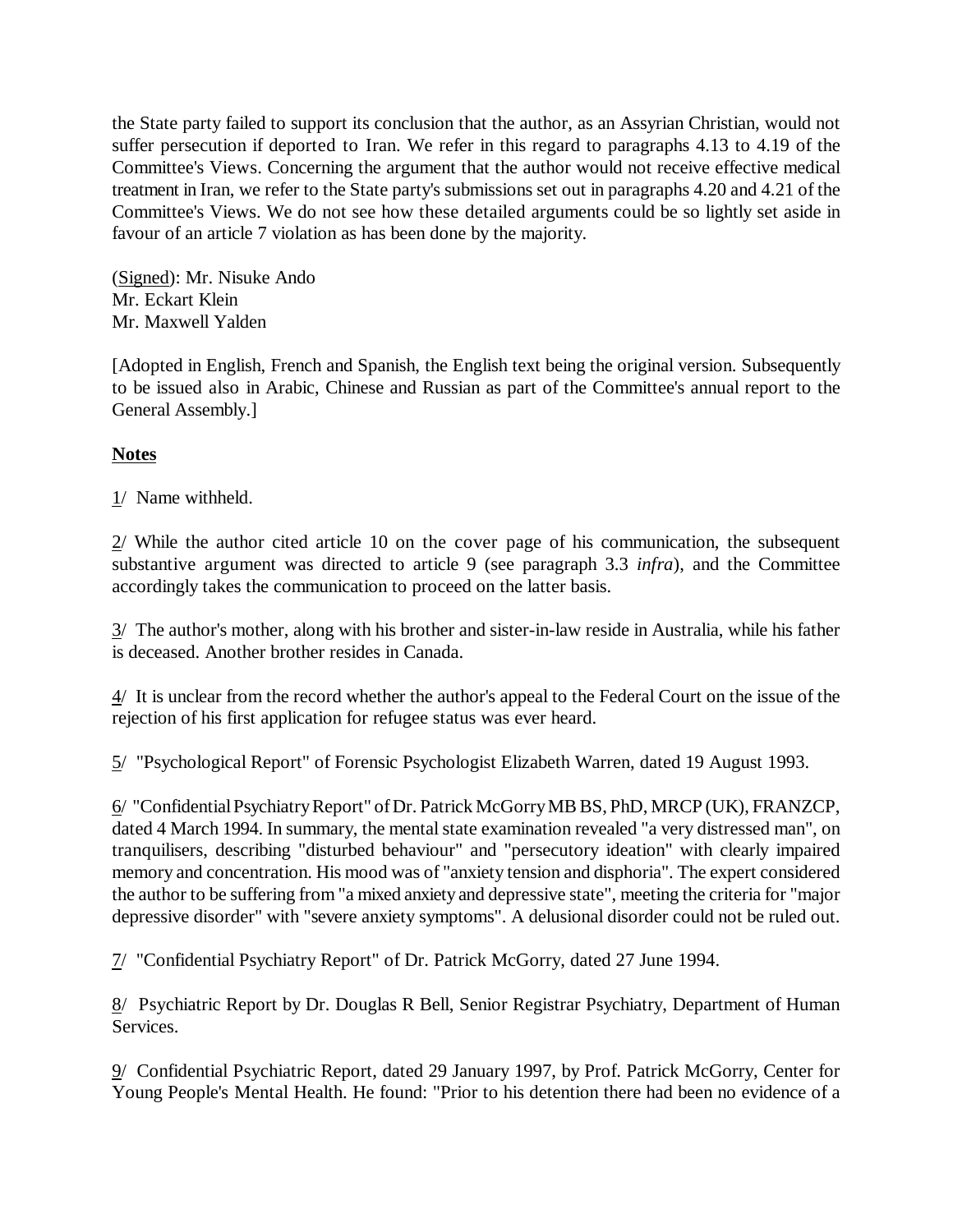psychiatric illness whatsoever and the stress of the detention centre experience and the uncertainty about his future which was extreme given the duration of his detention had precipitated a severe psychotic illness." "[H]e would not have developed this serious psychiatric disorder had he not been placed in extended and indeterminate detention." "[He] has come in contact with the criminal justice system purely as a result of developing a psychiatric illness which produced delusional beliefs upon which he acted." In light of appropriate medication, his mental state was much improved.

10/ Psychological Report, dated 5 August 1997, by Dr. Elizabeth Warren, Healey and Warren Psychologists. The report noted a willingness to comply with treatment regimes and concluded *inter alia* that "As the period of detention in [MDIC] increased, this man's mental state changed from one of anxiety, depression, suicidal preoccupation and suspiciousness - to one of a frankly psychotic and delusional nature."

11/ Confidential Psychiatric Report, dated 5 August 1997, by Prof. Patrick McGorry, University of Melbourne. While finding the author posed, in the light of treatment, a "minimal and acceptable" level of risk, it reiterated that his trauma and morbidity "was originally produced by his prolonged and at that time indeterminate incarceration … [which] was the key factor to the triggering and onset of his severe mental illness for which he now suffers. This is particularly so since there appears to be no family history of any mental disorder and no other apparent source of vulnerability to such a disorder". On 17 December 1998, the same expert submitted another report finding *inter alia* that "his original illness was precipitated by his initial detention following arrival in Australia".

12/ The Tribunal found: "The evidence is … incontrovertible that the stress and anxiety of the detention and uncertainty about his future has precipitated the severe psychotic illness. During the protracted period of his immigration detention he suffered a marked deterioration in his mental health. There was no evidence of any mental illness prior to his detention in immigration custody … [H]e spent more than two years in immigration detention and was released only, it seems, because of his deteriorating mental health." *[C] v. Minister for Immigration and Ethnic Affairs* [citation deleted].

13/ Consultant Psychiatrist Barrie Kenny stated: "The consensus of those of us who have been involved with this man, is that the period of detention itself may have precipitated this delusional disorder that he has obviously suffered from. (We make that assertion on the basis of the complete absence of any prior symptomatology, the fact that he had functioned well in Iran as an Accountant and that when his delusional material is under control, he functions and presents himself very well indeed)."

14/ On this point, the AAT was satisfied "that the reason [the author] no longer has delusional thoughts and is thinking more clearly about the current place of people such as [his victim] in his life has been his treatment with the drug Clorazil" and that "the likelihood of [the author] re-offending and so endangering the community, are so small as to be negligible while he remains on Clorazil"; "The drug Clorazil has been successful".

15/ The author had actually become eligible for parole in July 1997, but the Parole Board deferred its decision due to the deportation proceedings set in train by the Minister. The Parole Board had before it a Psychiatric Report, dated 16 March 1998, it had requested from Consultant Psychiatrist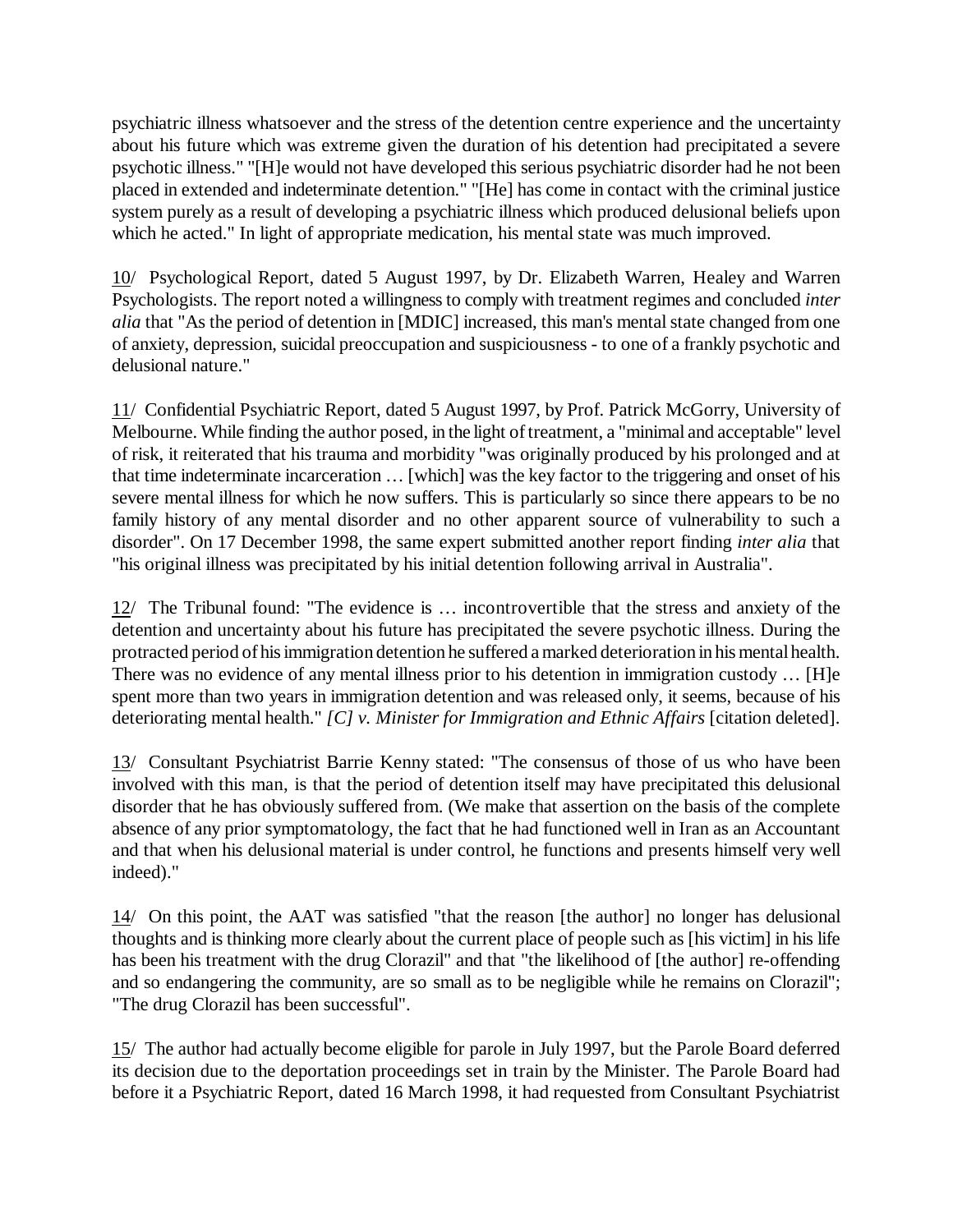Barrie Kenny stating *inter alia* "The fact that he developed this psychotic state, in detention, without a prior relevant history, strongly suggests that his psychotic state may well have been precipitated by the experience of prolonged detention."

16/ On this issue, the Court found: "Given the findings of the AAT concerning what would be likely to happen to the applicant on return to Iran and its finding that a return to a psychotic state would be likely to bring him to the attention of the authorities and further, given that because of his ethnicity and religion he may lose his freedom, I find that the AAT's conclusion that the [author] does not have the protection of article 33 (1) of the Convention so unreasonable that no reasonable tribunal could so conclude. The AAT outlined circumstances where the [author], if returned to Iran, may, as a result of being ill, bring himself to the attention of the authorities and be incarcerated, at least in part as a result of those authorities discovering that he is an Assyrian Christian. It is absurd for the AAT to contend that the [author's] freedom would not thereby be threatened on account of his race and religion. Of course the trigger for the persecution may be his mental state, but once there exists the likelihood of persecution which is in part on account of a Convention based reason it matters little that the triggering of the persecution was a matter which is extraneous to a Convention based reason". *[C] v. Minister for Immigration and Multicultural Affairs* [citation deleted].

17/ The Court accepted, nonetheless, that the author's "illness developed as a result of his detention pending the determination of his application for a protection visa. That application was ultimately determined in his favour. The illness was a significant factor causing [the author] to commit the crimes which gave rise to his liability to deportation". *Minister for Immigration and Multicultural Affairs v. [C]* [citation deleted].

18/ It is not clear whether this was, or included, a decision on the request for revocation of the deportation order still pending from the Minister's deferral of that question on 15 October 1999.

19/ See footnotes 5, 6, 7, 8, 9, 10, 11, 13 and 15, supra.

20/ This is clarified by his subsequent (final) submissions of 21 September 2001. See paragraph 5.3 (with footnote 57), paragraph 6.3 and paragraphs 6.5 to 6.8.

21/ *ARJ v. Australia* (No. 692/1996) and *T. v. Australia* (No. 706/1996), coupled with General Comment 20 on article 7.

22/ In this connection the author supplies reports, dated 14 December 1994, 1 August 1997, and 19 November 1999, by Dr. Colin Rubinstein, Senior Lecturer in Middle East Politics (Monash University) and member of Victorian Ethnic Affairs Commission, detailing "real and effective discrimination against Christians", "effective intimidation", "the fiercest campaign since 1979 against the small Christian minority", including killings of clerics and arrests of apostates and a "gradual eradication of existing churches under legal pretences". The situation for minorities, including Christians, is "clearly degenerating" and "deteriorating rapidly". Accordingly, the author could expect a "high probability of vindictive retaliation" and "real persecution" in the event of his return.

23/ No. 560/1993.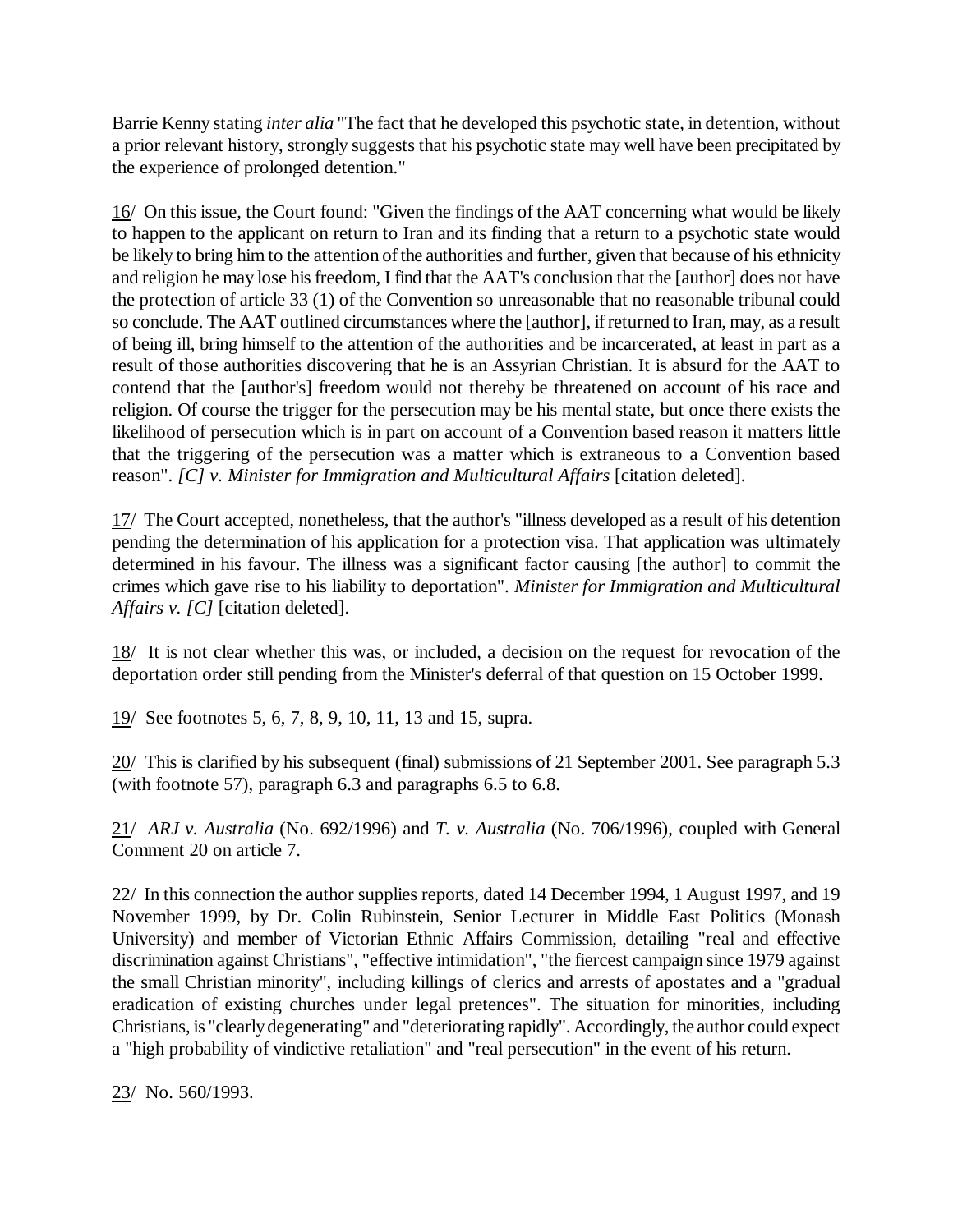24/ This is clarified by his subsequent (final) submissions of 21 September 2001. While the initial complaint appears confined to the initial period of detention, the State party's main submissions also address the second detention from the perspective of article 9 (see especially paragraphs 4.22-4.24 and 4.32-4.35).

25/ *Vuolanne v. Finland* No. 265/1987.

26/ Op. cit.

27/ *N.S. v. Canada* No. 29/1978.

28/ McGoldrick, G. (1991), *The Human Rights Committee: Its role in the development of the International Covenant on Civil and Political Rights*, Clarendon Press, Oxford; Nowak M. (1993), *United Nations Covenant on Civil and Political Rights: CCPR Commentary*, Engel, Kehl. Thus, acts previously found by the Committee to constitute torture include systematic beatings, electro-shocks, submersion in a mixture of water, blood and human waste, burns, and simulated executions or amputations. (*Grille Motta v. Uruguay* No. 11/1977; *Burgos v. Uruguay* No. 52/1979; *Sendic v. Uruguay* No 63/1979; *Angel Estrella v. Uruguay* No. 74/1980; *Herrera Rubio v. Colombia* No. 161/1983; and *Lafuente v. Bolivia* No. 176/1984.)

29/ Violations have been found in the following categories of situations: direct assaults on persons, harsh conditions of detention, imposition of extended solitary confinement and inadequate medical and psychiatric treatment for detainees, with examples being administering severe corporal punishments (amputation, castration, sterilization, blinding and so forth), systematic beatings, electro shocks, burns, extended hanging from hand and/or leg chains, standing for great lengths of time, threats, detaining people bound and blindfolded, subjecting detainees to cold, giving detainees little to eat, detaining people *incommunicado*, as well as aggravated forms of carrying out a death sentence. See *Carballal v. Uruguay* No. 33/1978; *Massiotti v. Uruguay* No. 25/1978; *Bequio v. Uruguay* No. 88/1981; *Cariboni v. Uruguay* No. 159/1983; and *Portorreal v. Dominican Republic* No. 188/1984.

30/ Such acts include arbitrary detention practices aimed at humiliating prisoners and making them feel insecure (for example, repeated solitary confinement, submission to cold and persistent relocation to a new cell): *Conteris v. Uruguay* No. 139/1983, and women prisoners hanging naked from handcuffs: *Isoriano de Bouton v. Uruguay* No. 37/1978 and *Arzuaga Gilbao v. Uruguay* No. 147/1983.

31/ Op. cit., at 9.2.

32/ *Graham v. Jamaica* No. 461/1991; *Kindler v. Canada* No. 470/1991; *Johnson v. Jamaica* No. 588/1994; *Chaplin v. Jamaica* No. 596/1994.

33/ Davidson, G.C. and Neale, J.M. (1994), *Abnormal Psychology (6th ed.)*, John Wiliey & Sons, Brisbane; Gottesman, I.I., McGuffin, P. and Farmer, A.E. (1987), Clinical genetics as "clues" to the real genetics of schizophrenia, *Schizophrenia Bulletin*, 13, 23-47; Dworking, R.H., Lenzenwenger,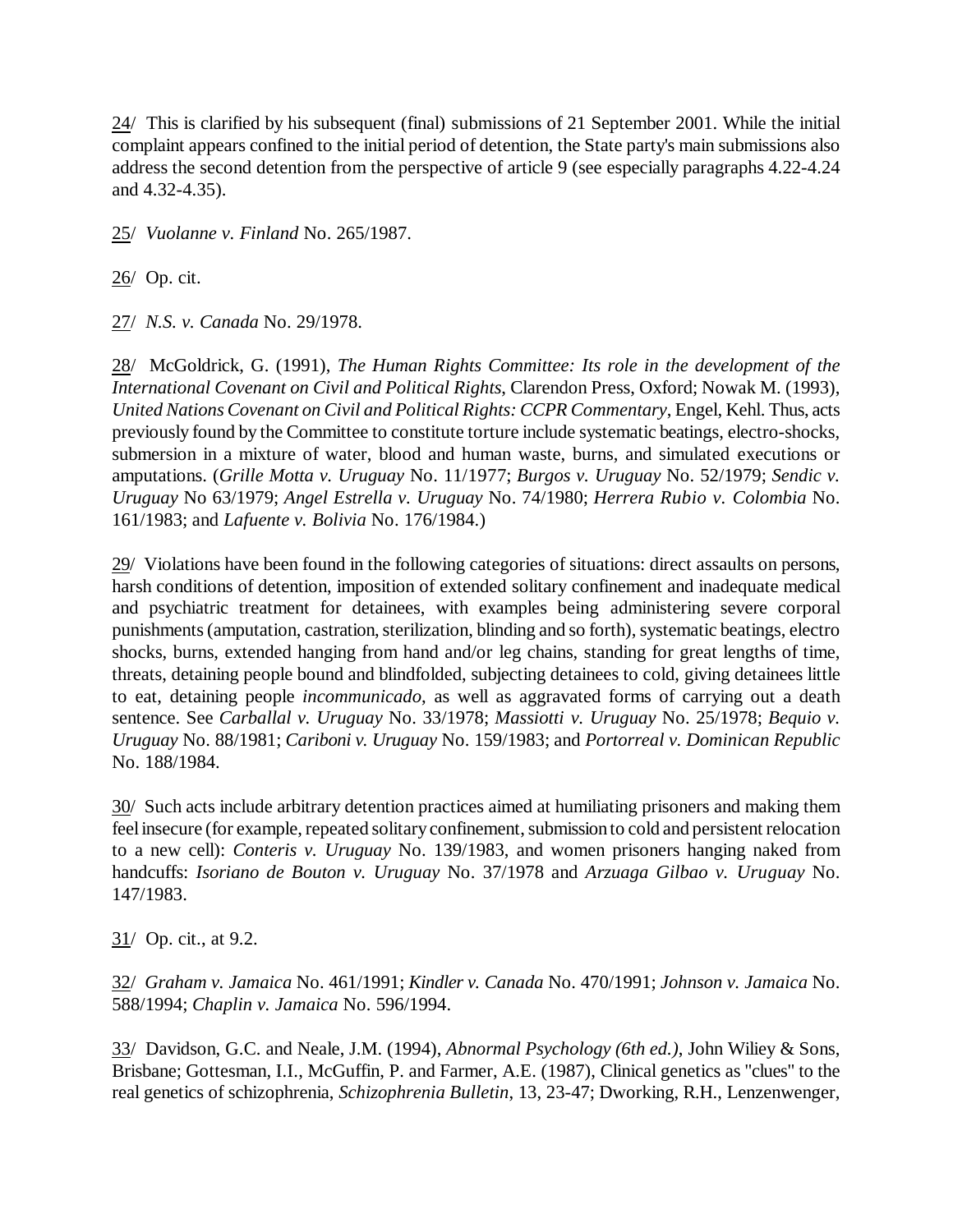M.F. and Moldin, S.O. (1987), Genetics and the phenomenology of schizophrenia. In P.D. Harvey and E.F. Walker (Eds.), *Positive and negative symptoms of psychosis*, Elrbaum, Hillsdale, NJ; Gottesman, I.I. and Shields, J. (1972), *Schizophrenia and genetics: A twin study vantage point*, Academic Press, New York; Rosenthal, D. (1970), *Genetic theory and abnormal behaviour*, McGraw-Hill, New York; and Fischer, M. (1971), Psychosis in the off-spring of schizophrenic monozygotic twins and their normal co-twins, *British Journal of Psychiatry*, 118, 43-52.

34/ CCPR General Comment 20; 10/04/92, paragraph 9.

35/ *ARJ v. Australia* No. 692/1996.

36/ *Kindler v. Canada*, op. cit., *Cox v. Canada* No. 539/1993; CCPR General Comment 20, 10/04/92.

37/ Op. cit.

38/ Ibid.

39/ Hathaway, J.C. (1991), *The law of refugee status*, Butterworths, Toronto; Goodwin-Gill, G.S. (1996), *The refugee in international law (2nd ed.)*, Clarendon Paperbacks, Oxford.

40/ Goodwin-Gill, G.S. (1996), *The refugee in international law (2nd ed.)*, Clarendon Paperbacks, Oxford.

41/ See, supra, note 22.

42/ E/CN.4/2000/35.

43/ The State party cites the 17 September 2000 visit of President Khatami to an Assyrian church, stating that he wished to work towards "resolving differences and working towards all Iranians, Muslims or non-Muslims, to live together hand in hand and to benefit from the joys of a decent honourable life" (IRNA, 17 September 2000), the recent praise of an Iranian Archbishop for Iranian officials for safeguarding religious freedoms for ethnic minorities (IRNA, 30 July 2000), and the fact that in 1998 President Khatami was guest of honour at the Assyrian Universal Alliance annual conference.

44/ E/CN.4/2000/35.

45/ This is confirmed by the *travaux préparatoires* for the drafting of article 9, paragraph 1, reveal that the drafters explicitly contemplated detention of non-citizens for immigration control as an exception to the general rule that no person shall be deprived of his or her liberty.

46/ In *A v. Australia*, op cit., the length of a period of immigration detention was a factor in assessing the detention as arbitrary, for "detention should not continue beyond the period for which the State can provide appropriate justification".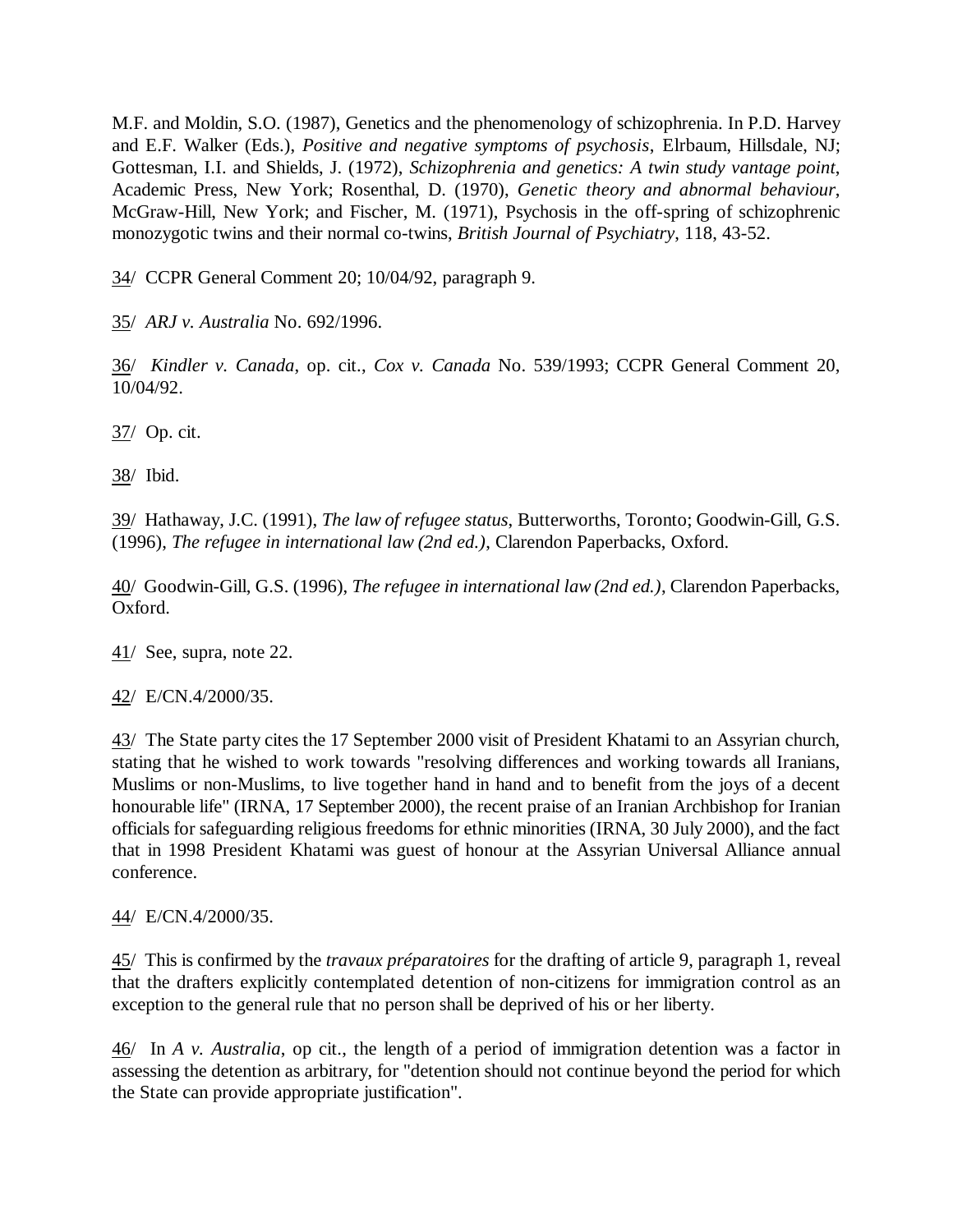47/ Response of the Australian Government, at paragraph 5, to the Views of the Committee in *A v. Australia*.

48/ Ibid.

49/ Submission by the Australian Government on Merits of *A v. Australia*.

50/ The High Court has also determined that the mandatory detentions provisions are reasonable in terms of the domestic constitutional order: *Lim v. Minister for Immigration and Ethnic Affairs* (1992) 176 CLR 1.

51/ S.75 (v) of the Constitution, and the writ of habeas corpus. It points to the High Court's consideration of the rationale of detention in coming to the conclusion that analogous mandatory detention provisions were constitutional in *Lim v. Minister for Immigration*, op.cit.

52/ No. 373/1989.

53/ *RT v. France* No. 262/1987, and *Vicente v. Colombia* No. 612/1995.

54/ *Ellis v. Jamaica* No. 276/1988.

55/ The author cites the rejection by the Executive of two recent reports by HREOC finding aspects of the State party's asylum policy in breach of international standards.

56/ *Lim v. Australia*, op.cit.

57/ See note 17 for references to the original reports. The additional psychiatric report, dated 7 May 2001, by Associate Professor Harry Minas, Centre for International Mental Health, found that "While genetic factors are important in conferring a predisposition to the development of such illness, it is very often the case that such an illness is precipitated by extreme stress. The stress of prolonged detention, drawn out legal proceedings, and uncertainty as to his fate would be sufficient to precipitate such an illness in a person with the necessary predisposition." The author was now considered to have been "clinically well for at least two, possibly three, years".

58/ Supra, at paragraph 2.6.

59/ E/CN.4/2001/39.

60/ Reports by Prof. McGorry, dated 17 March 2000, Dr. Kenny, 7 March 2000, and Dr. Kulkarni, 10 March 2000.

61/ Associate Professor Harry Minas, Centre for International Health, 7 May 2001 (see footnote 57, supra).

62/ Op cit.